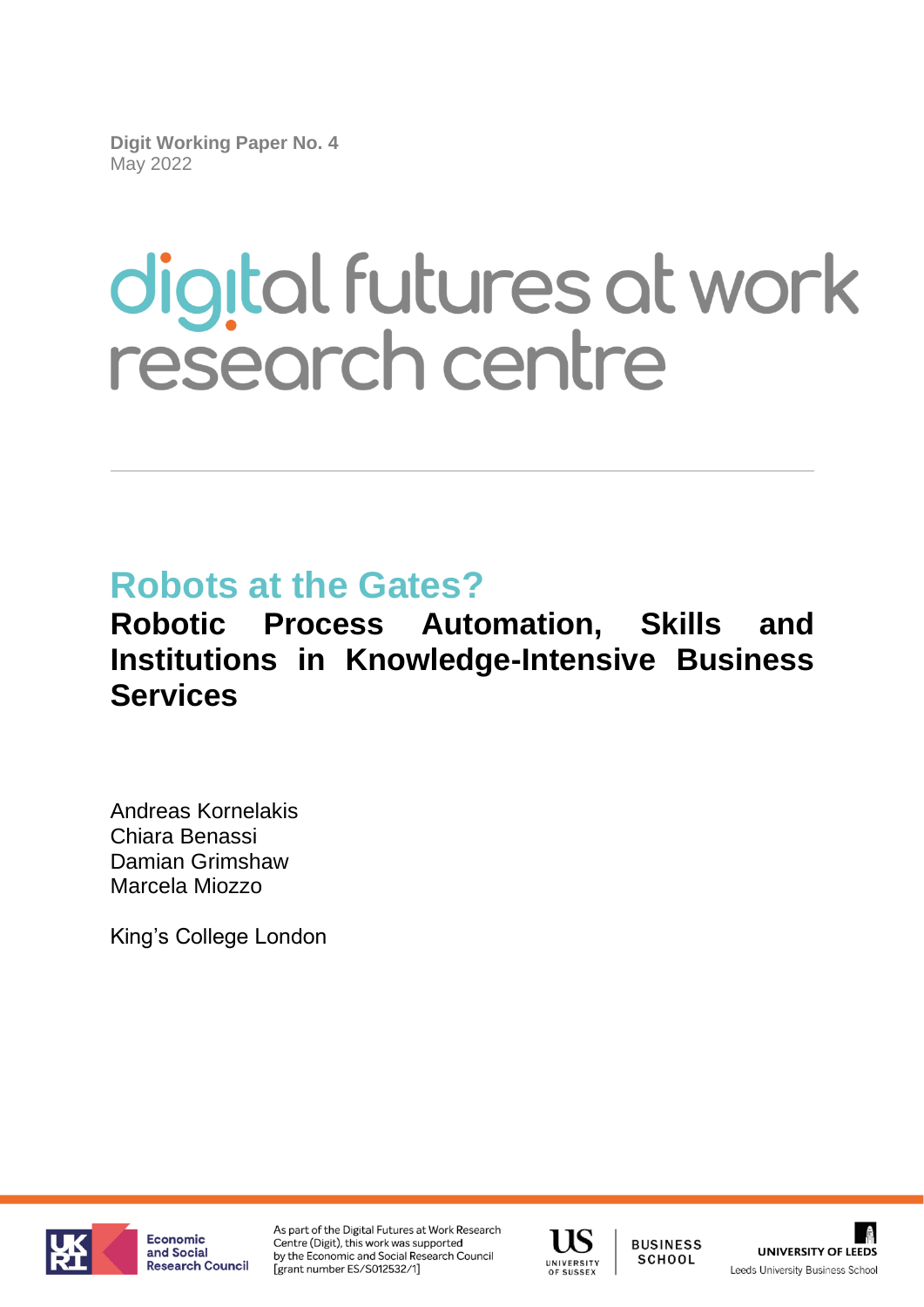The **Digit Working Papers** series is an open access resource of peer-reviewed papers from the Digital Futures at Work Research Centre (Digit). This series presents concept papers, findings and theoretical investigations around the digital futures of work that are the result of, and contribute to, core Digit research. They also consist of contributions from Digit Innovation Fund awardees and Marie Jahoda Visiting Fellows. The working papers are intended to meet our core objectives of:

- a. generating new knowledge, ideas and methods
- b. engaging policymakers and practitioners through communications, knowledge exchange and impact
- c. strong career development for researchers, and
- d. ensuring long-term sustainability of the produced knowledge and the Centre.

Suggested citation for this report:

Kornelakis, A., Benassi, C., Grimshaw, D., and Miozzo, M. (2022) *Robots at the Gates? Robotic Process Automation, Skills and Institutions in Knowledge-Intensive Business Services*, Digit Working Papers No. 04, University of Sussex, Sussex. <https://dx.doi.org/10.20919/VUNU3389>

© Copyright is held by the authors

DOI: 10.20919/VUNU3389 ISSN 2755 - 1350 Editors: Prof Jacqueline O'Reilly, University of Sussex Business School Prof Mark Stuart, University of Leeds

Views expressed in this working paper are those of the author(s) and not those of Digit.

**About the authors** at the time of publishing:

**Andreas Kornelakis** is a Senior Lecturer in International Management at King's College London and a PI of an [Innovation Fund Project](https://digit-research.org/research/innovation-fund/robotic-processes-automation-skills-and-institutions/) from Digit in 2021/2.

**Chiara Benassi** is a Senior Lecturer in Human Resource Management at King's College London, and a Co-Investigator.

**Damian Grimshaw** is a Professor of Employment Studies at King's College London, and a Co-Investigator.

**Marcela Miozzo** is a Professor of Innovation & Entrepreneurship at King's College London, and a Co-Investigator.

#### **Acknowledgements:**

We gratefully acknowledge financial support through the [Digit Innovation Fund](https://digit-research.org/research/innovation-fund/) (Sep 2021-Aug 2022), a research fund from the Digital Futures at Work Research Centre, itself funded by the ESRC (grant No. ES/S012532/1). We would like to thank the Editors of the Series, Jackie O'Reilly and Mark Stuart, for their comments. Finally, we thank Howard Gospel and Dimitra Petrakaki for their ongoing advice on the project and their input. Any errors that remain are the sole responsibility of the authors.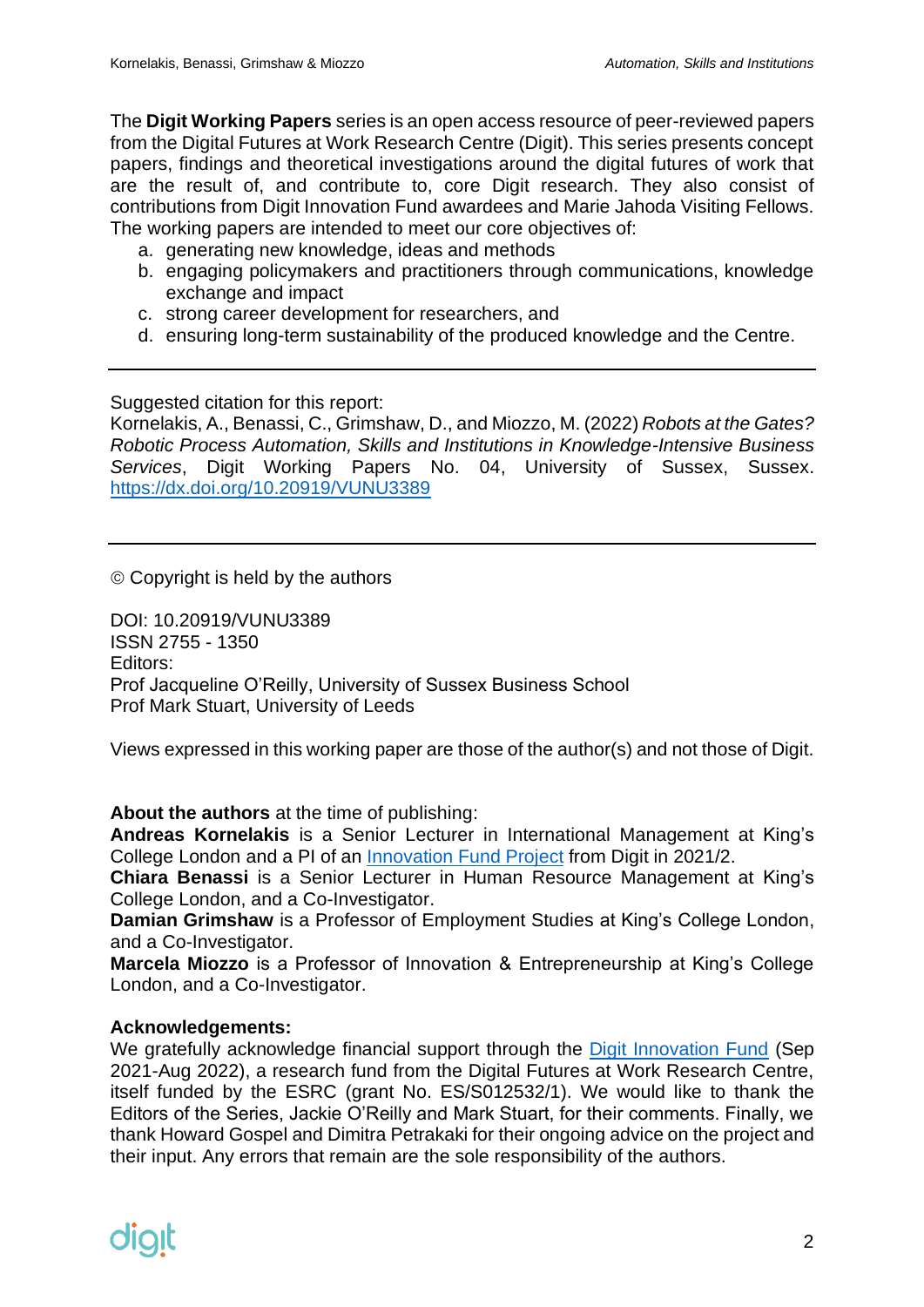#### <span id="page-2-0"></span>**Abstract**

Against the backdrop of the fourth industrial revolution, this paper examines the emergence of Robotic Process Automation (RPA) as one of the new technologies that are shaping the future of work and reconfiguring sectoral business and innovation systems and models. It discusses how the institutional context can potentially mediate the digital transformation of services, how RPA affects workers' employment and skills, and how it alters inter-organisational relationships and capabilities. Bringing together different strands of academic literature on employment studies, innovation, and technology studies, it deploys a comparative institutional perspective to explore the potential effects of RPA and illustrates their plausibility through mini case studies from knowledge-intensive business services.

**JEL Codes**: J5, O3, J2

**Keywords:** Labour-management relations; innovation; skills; technological change.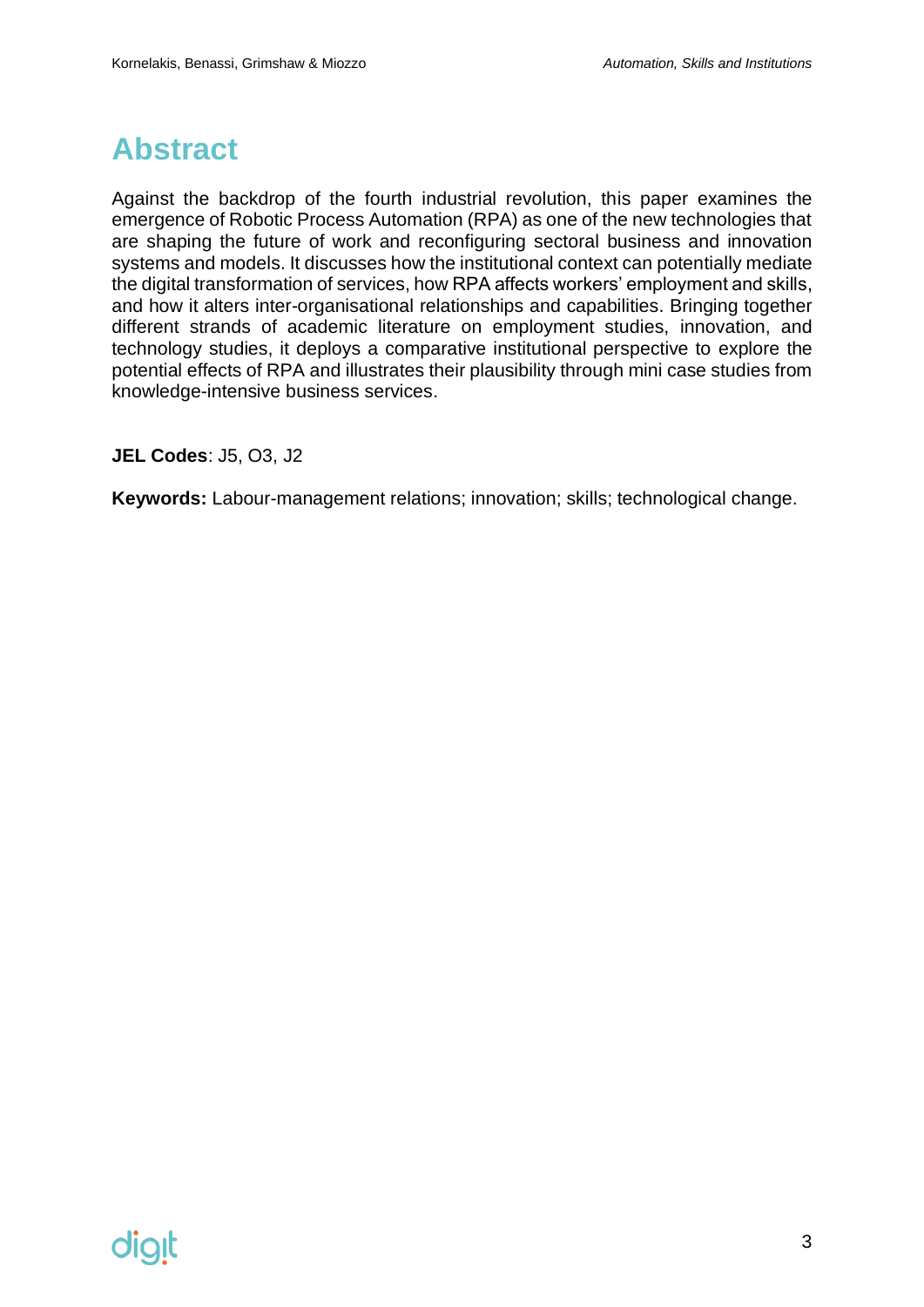### <span id="page-3-0"></span>**Key Points**

- **1.** This paper examines the emergence of Robotic Process Automation (RPA) as one of the new technologies that are shaping the future of work and reconfiguring sectoral business and innovation systems and business models.
- **2.** It discusses how RPA affects workers' employment and skills, how it alters inter-organisational relationships and capabilities; and how the institutional context can potentially mediate the technology-induced organisational change and the digital transformation of back-office operations.
- **3.** Bringing together different strands of academic literature on employment studies, innovation, and technology studies, it discusses the expected effects of automation on skills, jobs, and organisational forms.
- **4.** The paper illustrates the plausibility of the arguments through mini case studies from knowledge-intensive business services.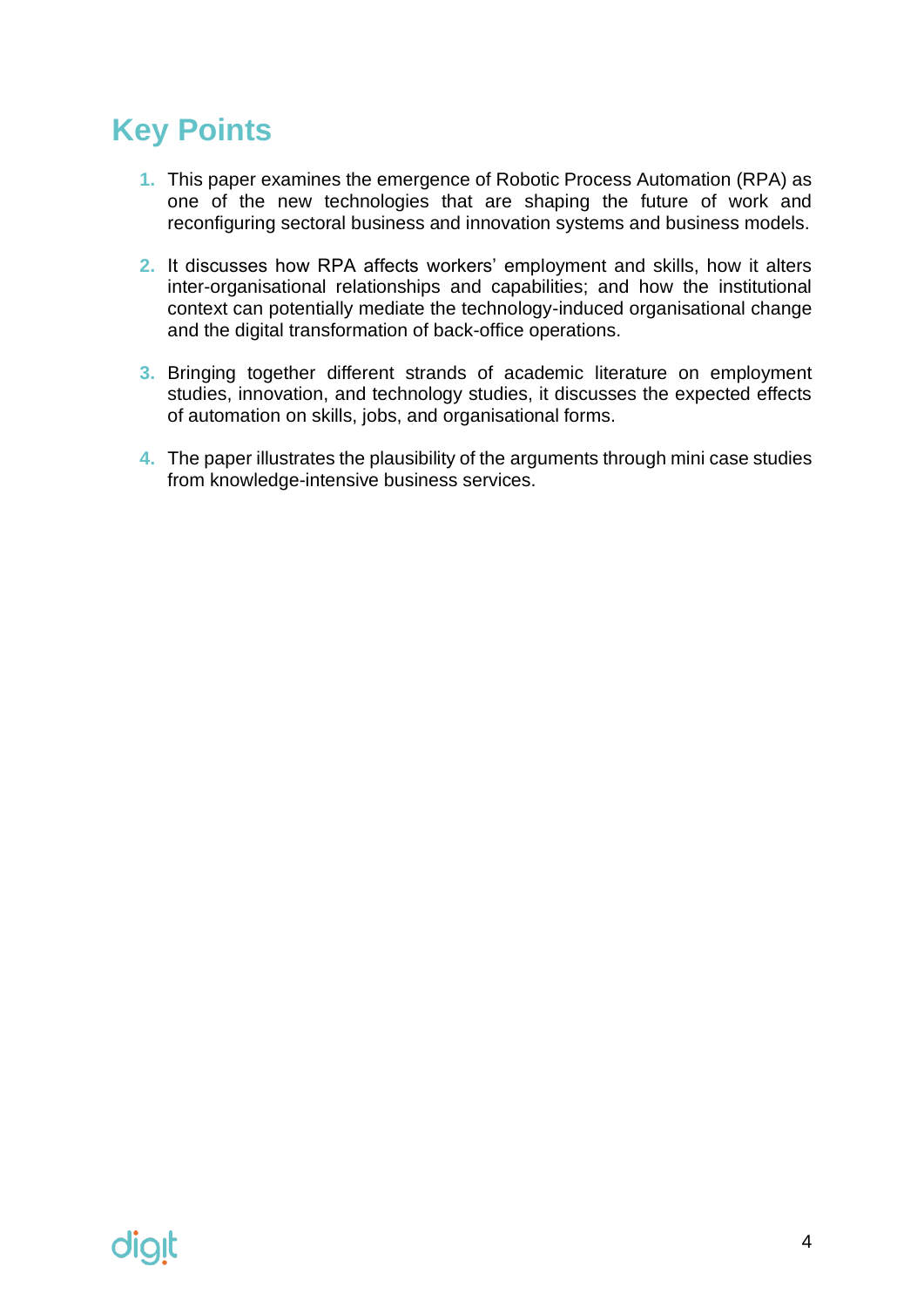## **Contents**

| 2. The Context: Sectoral Systems of Innovation, Employment and Skills  8  |
|---------------------------------------------------------------------------|
|                                                                           |
|                                                                           |
|                                                                           |
| 3. Technological Change: The Case of Robotic Process Automation  13       |
|                                                                           |
| 3.2 What can be Automated? Types of Automation and Domains of             |
| 3.3 The 'Business Model' of Robotic Process Automation and the RPA        |
| 4. The Effects of Robotic Process Automation on Skills, Jobs and          |
| 4.1 Automation and Skills: Deskilling or Reskilling and Redeployment? 19  |
| 4.2 Automation and Jobs: Robo-Apocalypse or Job Creation? 22              |
| 4.3 Automation and Organisational Boundaries: From IT Outsourcing to      |
| 5. Conclusion and Questions for Future Research: Institutional Effects 25 |
|                                                                           |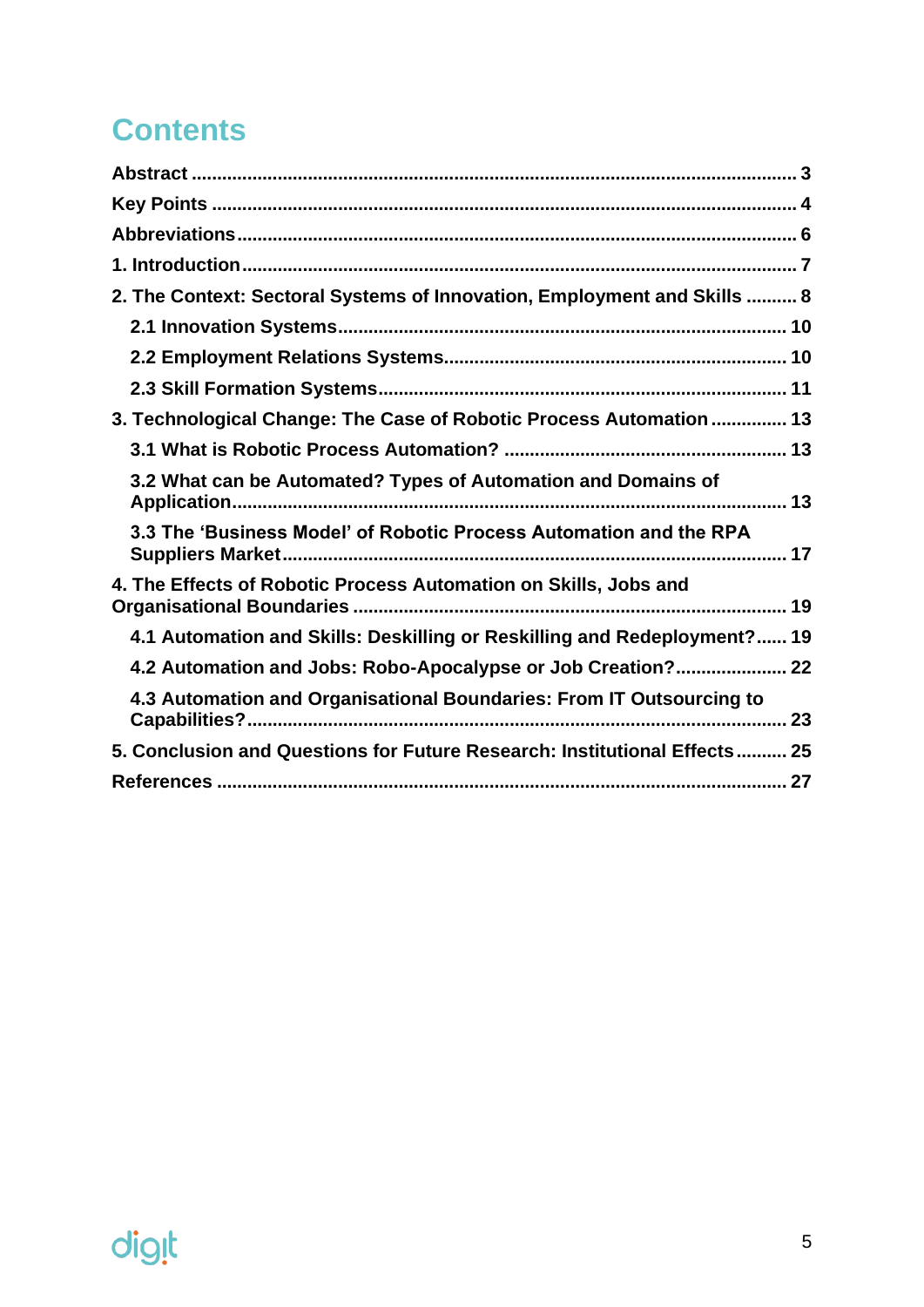### <span id="page-5-0"></span>**Abbreviations**

AI – Artificial Intelligence

BPO – Business Process Outsourcing

CME – Coordinated Market Economy

CoE – Centre of Excellence

CRM – Customer Relationship Management

EPL – Employment Protection Legislation

ER – Employment Relations

ERP – Enterprise Resource Planning

HTML – Hyper Text Markup Language

IRPA – Institute for Robotic Process Automation

IT – Information Technology

KIBS – Knowledge-Intensive Business Services

KYC – Know Your Client

LME – Liberal Market Economy

ML – Machine Learning

NLP – Natural Language Processing

OCR – Optical Character Recognition

RPA – Robotic Process Automation

SSI – Sectoral Systems of Innovation

TUC – Trades Union Congress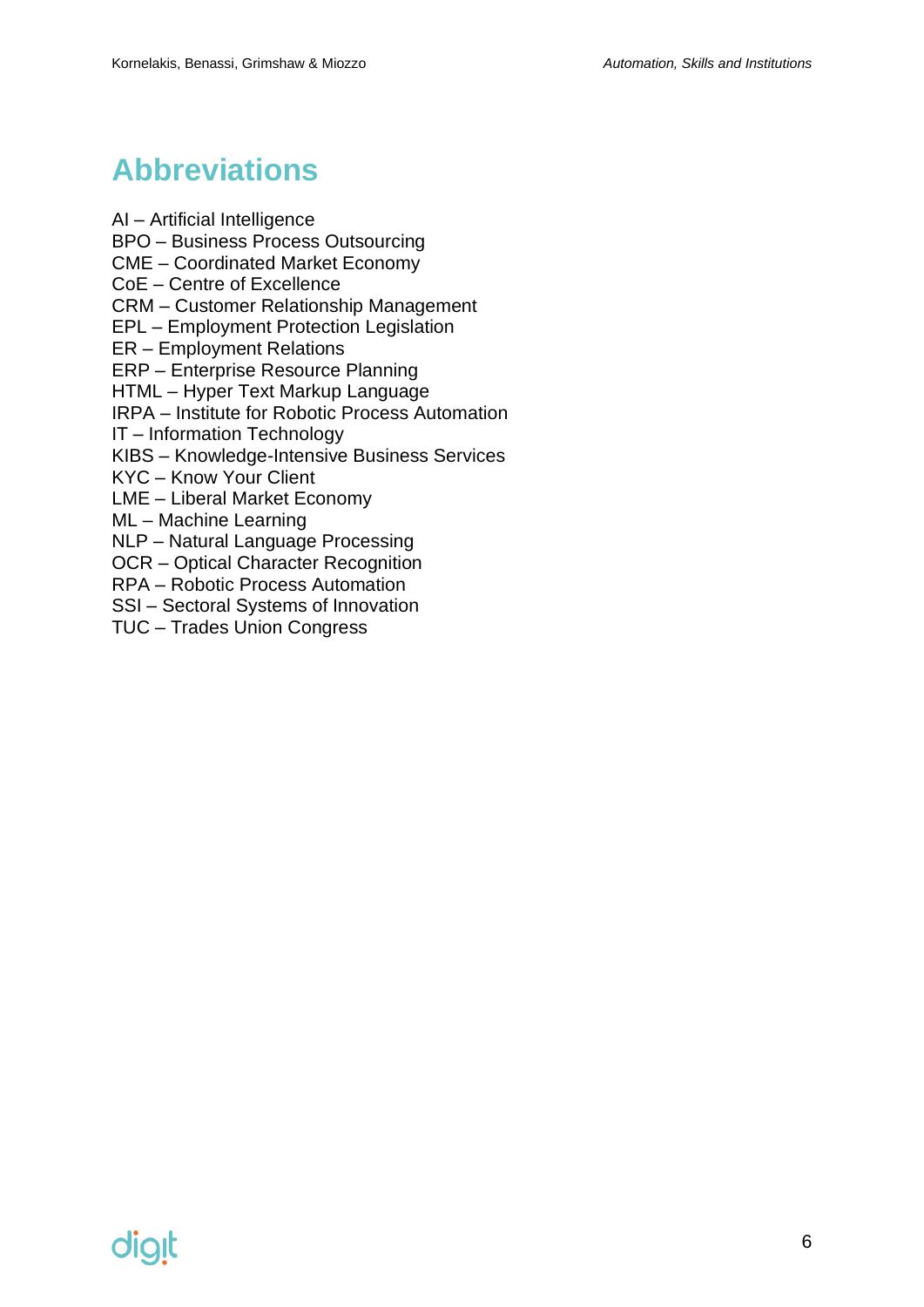### <span id="page-6-0"></span>**1. Introduction**

One of the preconditions for productivity in advanced industrialised countries is not only to diffuse innovations from the IT sector to non-IT sectors, but also to equip workers with the skills to harness the full potential of new technologies (van Ark 2014). New technologies include diverse innovations such as artificial intelligence, cloud computing, mobile apps, crowd-working platforms, and Blockchain ledger technologies, among others. The coalescence of these technologies of the so-called 'second machine age' (Brynjolfsson and McAfee 2016) in various sectoral contexts are promising productivity gains via automation and digitalisation. But they are also reshaping work organisation, skills, and organisational boundaries, whilst disrupting ecosystems, business models and value chains.

Automation was until recently understood as one of the main instruments for improving productivity in the manufacturing sector, epitomised by the gradual introduction of robotic technologies. By contrast, labour-intensive and knowledge-intensive services, entrenched in the so called Baumol cost disease, were perceived as less susceptible to automation. Yet, the ongoing fourth industrial revolution does not only affect manufacturing settings, in what is commonly termed as "Industry 4.0" (see Krzywdzinski 2021; Martinelli *et al.* 2021). In addition, it drastically affects knowledgeintensive business services (KIBS) such as IT, telecommunications, financial and professional services.

Our paper focuses on one of these new technologies: Robotic Process Automation (RPA). RPA is not a futuristic scenario. Instead it has grown significantly in recent years pioneered in industries such as IT and telecommunications (Lacity *et al.* 2015; Lacity and Willcocks 2016); professional services (Cooper *et al.* 2019), retail (Stopford and O'Reilly 2022); but also healthcare and financial services. Just like the digital transformation of the previous decades, RPA is broadly expected to reconfigure the relationships between clients and IT suppliers (Miozzo and Grimshaw 2011); the position between new entrants and incumbent firms; and the balance between outsourcing and in-house capabilities.

This widespread diffusion of automation speaks to broader academic debates on the 'future of work' (Holtgrewe 2014; O'Reilly *et al.* 2018; Rani and Grimshaw 2019; Simms 2019; Wajcman 2017; Willcocks 2020). However, much of the recent scholarship on the future of work in a digital age has been fixed disproportionately on the rise of platforms and platform work (Gandini 2019; Healy *et al.* 2017; Howcroft and Bergvall-Kåreborn 2019; Kenney and Zysman 2016; Rahman and Thelen 2019; Wood *et al.* 2019). By contrast, in-depth qualitative studies of the impacts of innovations on employment outside of the digital (online) economy are lacking (Grimshaw and Miozzo 2021).

This warrants an investigation of the effects of automation technologies, such as RPA, and their impact at the individual, organisational and sectoral level. Overall, the key questions that guide this exploration are the following: What are the characteristics of RPA and what can be automated? What is the underlying business model and who are the key players in the RPA ecosystem? What is the expected impact of RPA on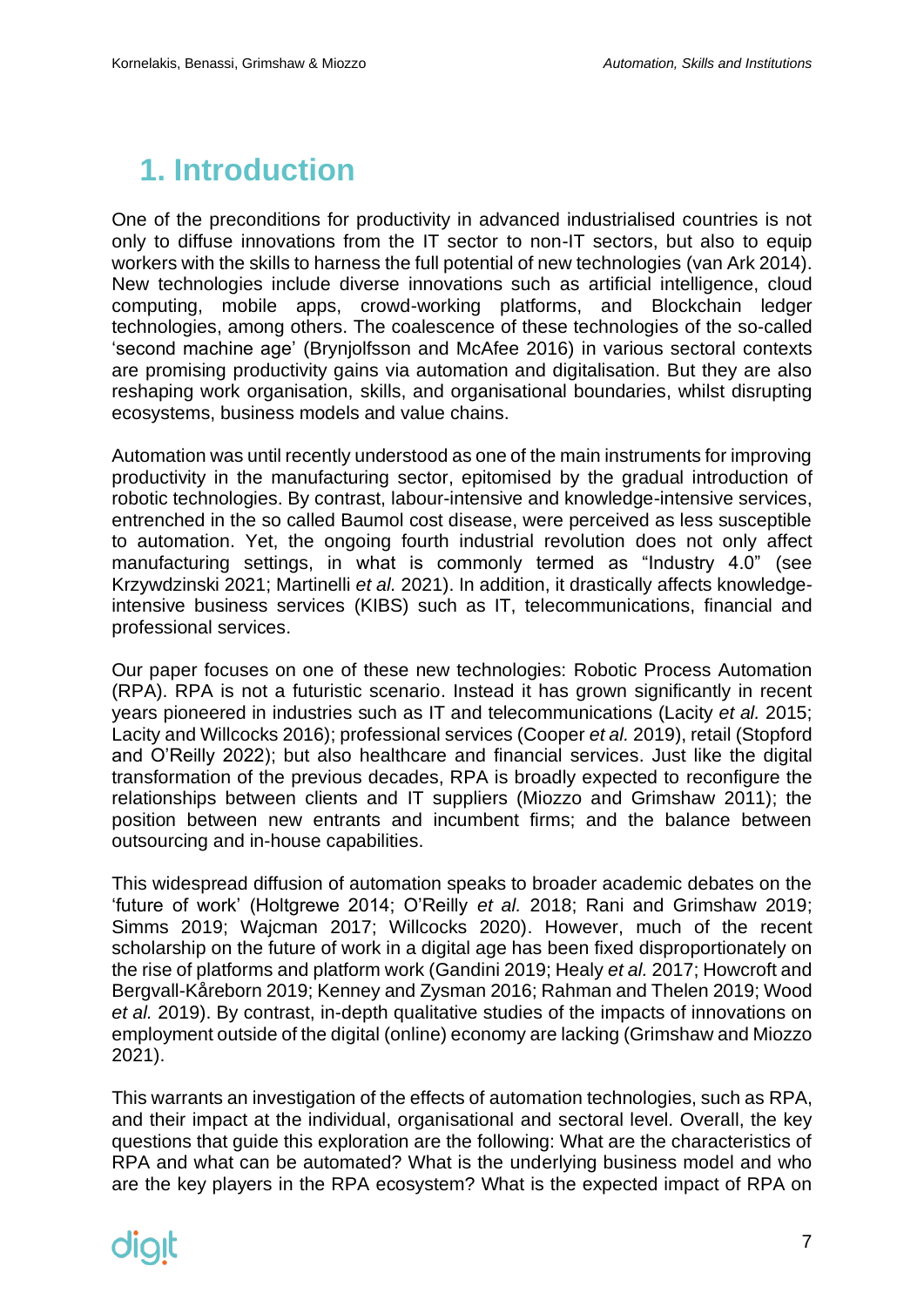employees' skills and their jobs? How do we expect that organisational boundaries, interorganisational forms and firm capabilities will be reconfigured? How can networks of actors and local institutions potentially influence the adjustment process?

To answer these questions, we will focus on the sectoral contexts of Knowledge-Intensive Business Services (KIBS), including financial services, IT and telecommunications, and professional services, because recent evidence suggests that they are at the forefront of digitalisation (McKinsey 2016: 11). Furthermore, we will mostly focus on the national contexts of Germany and the United Kingdom because multinationals from these home country contexts are front-runners in digital transformation (Ahlers *et al.* 2018). Large incumbent firms in these countries are likely to be 'early adopters' as they have both the resources and capabilities to implement cutting-edge innovations such as RPA. The two countries also exhibit sufficient institutional variation (Witt *et al.* 2018) to gauge potential institutional effects. For instance, the finance sectors in the UK and Germany are still relatively unionized, but with different underpinning structures and power resources (Eurofound 2019); there is therefore scope to derive lessons about the power resources of employers and trade unions, and the role of the institutional context.

The rest of the paper is structured as follows. The second section briefly reviews the national and sectoral institutional contexts of innovation, employment and skillformation that may potentially affect the implementation and roll-out of innovative technologies of the fourth industrial revolution. The third section delves deeper into the nature of Robotic Process Automation, how it differs from other AI technologies and what is the underlying business model and the key players (incumbents and newcomers) in the RPA market. The fourth section discusses the potential impact of RPA at the individual and organisational level with a focus on skills, jobs, and outsourcing/organisational boundaries. The paper illustrates some of the expected effects using mini (vignette) case studies from KIBS firms, which enhance the plausibility of the arguments. The final section concludes, by proposing an analytical frame, sketching the possible institutional effects, and raising some questions for future research.

#### <span id="page-7-0"></span>**2. The Context: Sectoral Systems of Innovation, Employment and Skills**

The consensus on the academic debate so far is that AI and intelligent automation will have wide-ranging effects on organisations and their practices (see Benbya *et al.* 2021; Coombs *et al.* 2020; Kellogg *et al.* 2020). New technologies offer immense possibilities for the reshaping of production and employment systems and threaten to bring the 'end of work' (Herrigel 2020: 612–3). Recent influential studies revived a new technological determinism by adopting a dystopian view about the future of work (Frey and Osborne 2017). From a different perspective, the bleak future was also reinforced by sociological works on the platform economy, which emphasised the exploitation, exhaustion, and algorithmic control of platform-workers (Gandini 2019; Wood *et al.* 2019).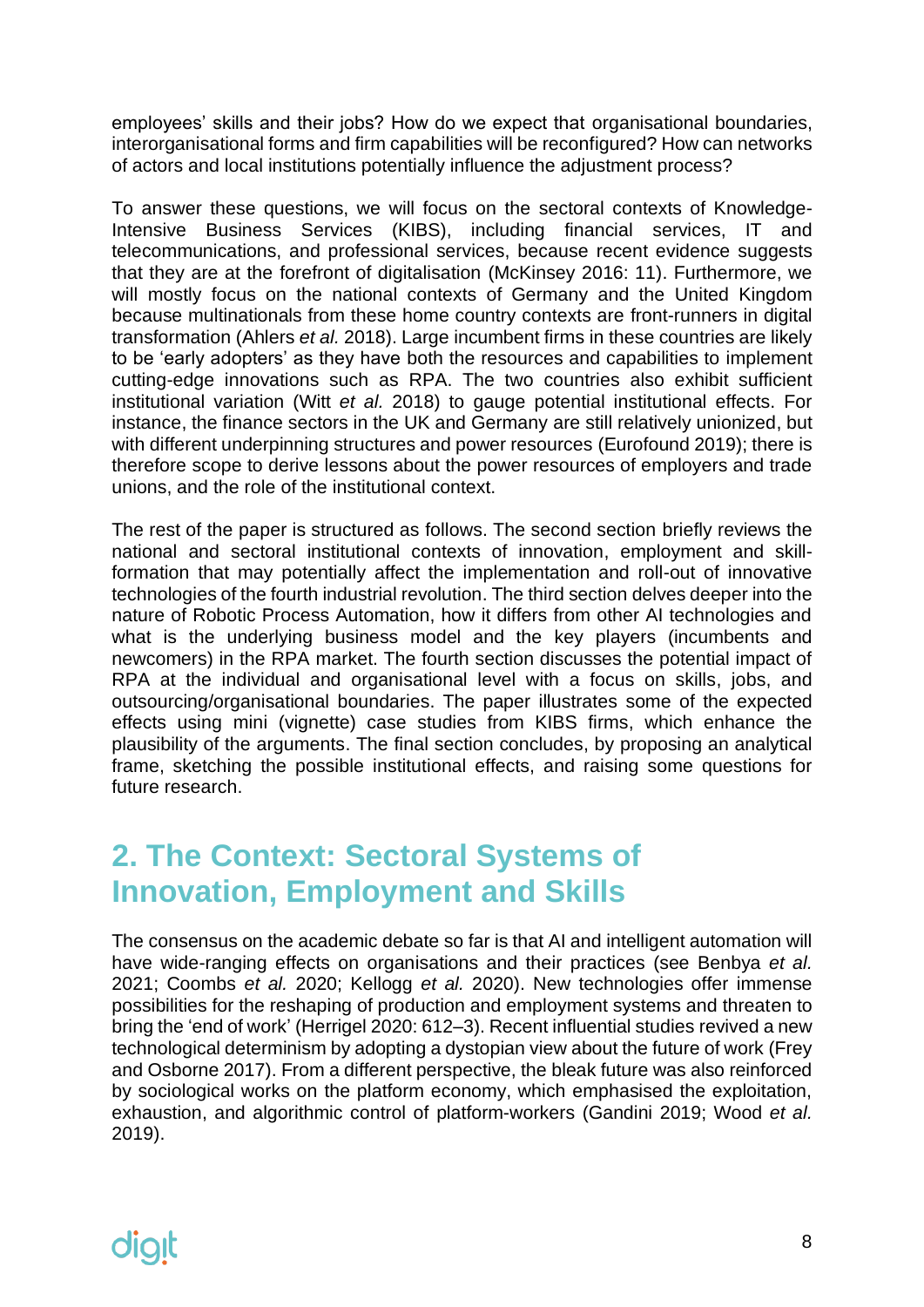Our approach differs from the perspectives that are driven implicitly or explicitly by some degree of technological determinism that attributes agency to technology and ignores or downplays the social shaping of technology (MacKenzie and Wajcman 1999). Technological determinism holds an essentialist view of technology arguing that its design, broken down into affordances or material properties, renders its impact inevitable and universal. In deterministic accounts, the technology defines - and to a large extent prescribes work practices, employment relationships, markets, and professional boundaries (Barrett *et al.* 2012).

By contrast, our approach is grounded in earlier works in the fields of industrial sociology and comparative employment relations, which criticised accounts of technological determinism as neglecting human agency or the broader socioeconomic, political and institutional context in which technology and its effects take place (Gospel 1991; Hyman and Streeck 1987; MacKenzie and Wajcman 1999; Sorge 1991). These works suggest that the effects of technological innovations on work and employment are ambiguous.

Many sectors have seen a strategic shift towards pushing their product architecture towards modularity, with implications for industry dynamics and supply chain management (Baldwin and Clark 2000). While IT innovations may also be characterised by modularity this is likely to play out differently in terms of industry dynamics and the 'unbundling of corporate functions' (Gospel and Sako 2010) observed in previous decades. Given the 'inseparability of production and information technology' (Miozzo and Grimshaw 2005: 1426), any introduction of IT innovation is likely to have feedback loop effects; and, we are more likely to see a reconfiguration of roles and relationships within and across organisations.

In a similar vein, automation will not only degrade and eliminate jobs; it will likely amend the nature and design of existing jobs. Knowledge workers will not necessarily lose their jobs (Rani and Grimshaw 2019) and technology might in fact assist in the improvement of job quality. Technology may also have unintended consequences. For instance, Barley (2006; 2020) emphasised the enhanced opportunities that technology confers for 'esoteric knowledge' triggering workers to develop new intelligences, skills and competencies.

This section explores the ambiguous effect of technology on work and employment through the lens of comparative institutionalist literature. The central argument is that national, sectoral and workplace institutions affect the extent and mode of adoption of technology, including automation, and of global best practices, thus filtering their convergence pressures on organisational structures, job design, work practices and workers' outcomes more broadly (Crouch and Streeck 1997; Dobbin 2005; Doellgast *et al.* 2009a; Edwards and Kuruvilla 2005; Guillén 2001).

More particularly, comparative institutionalist scholars argue that 'strong' institutions can serve as 'beneficial constraints', because they encourage management to invest in technology and broader workplace innovations, which improve productivity whilst benefitting workers as well (Sorge and Streeck 1988). The most relevant institutions in this regard include national/sectoral systems of innovation, employment, and skill formation, which we review briefly in the remainder of the section.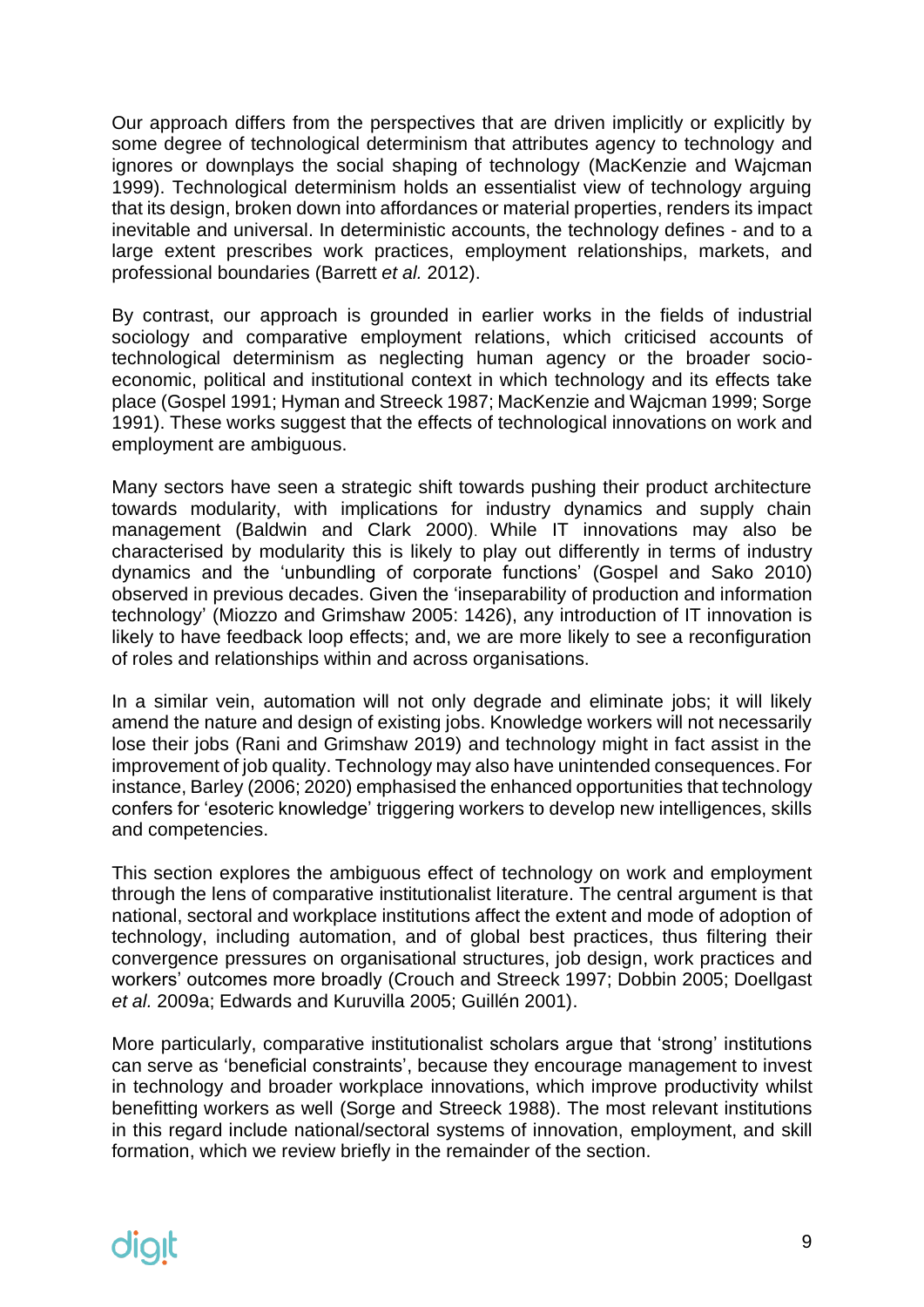## <span id="page-9-0"></span>**2.1 Innovation Systems**

The early literature on innovation systems used the nation state as the main unit of analysis as many of the institutions that facilitate learning and capability-building operate at the national level (Miozzo and Walsh 2006). The concept of a national innovation system therefore includes the interaction of diverse regulatory and institutional aspects such as: the tradition of scientific education; patterns of basic research funding; university-industry collaborations; labour mobility; venture capital system and national technology policy. For instance, in the German innovation system the creation and diffusion of innovative technologies are likely to be supported by nation-wide actors and organisations such as the Max Planck Society and the Fraunhofer Society (Allen 2010). In the UK innovation system markets are more prominent via university-industry collaborations, and commercialisation of research via spin-offs and science parks (Walker, 1993). The latter complement market-based innovation and diffusion by imitation of first movers and disruptors, while agencies such as Innovate UK and NESTA seem to have a less important role than their counterparts in Germany.

Later conceptualisations of innovation systems increasingly shifted the focus from national to 'sectoral systems of innovation' (Li *et al.* 2021; Malerba 2005). Each sectoral innovation ecosystem is characterised by constellations of firms, e.g. incumbents, new entrants, producers, users, suppliers; and non-firm actors e.g. governments, regulators, industry alliances, standard setting organisations (Li *et al.* 2021). The key takeaway is that the diffusion of innovation is stimulated, on the one hand, through the interactions of these actors, and on the other hand, the knowledge and technology, and demand and market conditions. The actors' behaviours are likely to be guided by organisational routines, which are often adjusted through 'learning-bydoing' and in a 'trial-and-error' fashion and generally responding to uncertainty and new technologies through 'experimentation' (Cantwell *et al.* 2010: 571–3; Grimshaw and Miozzo 2021: 25–6).

More generally, the SSI approach emphasises the sectoral specificities of innovation and how innovation takes place in quite different sectoral environments. Similarly, the business ecosystems literature emphasised the industry level as a significant unit of analysis (Ansari *et al.* 2016: 1830–2). However, an ecosystem might focus on valuecreating activity (e.g. an innovation) and cover a variety of industries (Sako 2018). Indeed, recent developments in automation might transcend sectoral contexts, blurring the boundaries between sectors, and provoke the development of new ecosystems and organisational forms. Finally, in the fourth industrial revolution, new ecosystems are likely to rely on 'platform-based' relationships, in which 'platform leaders' set the tone and direction of travel (Gawer and Cusumano 2014).

#### <span id="page-9-1"></span>**2.2 Employment Relations Systems**

In a very similar pattern to the early innovation systems literature, employment systems also tend to be studied and articulated at the nation state level (Bamber *et al.* 2021; Bosch *et al.* 2009). Admittedly, national employment relations (ER) institutions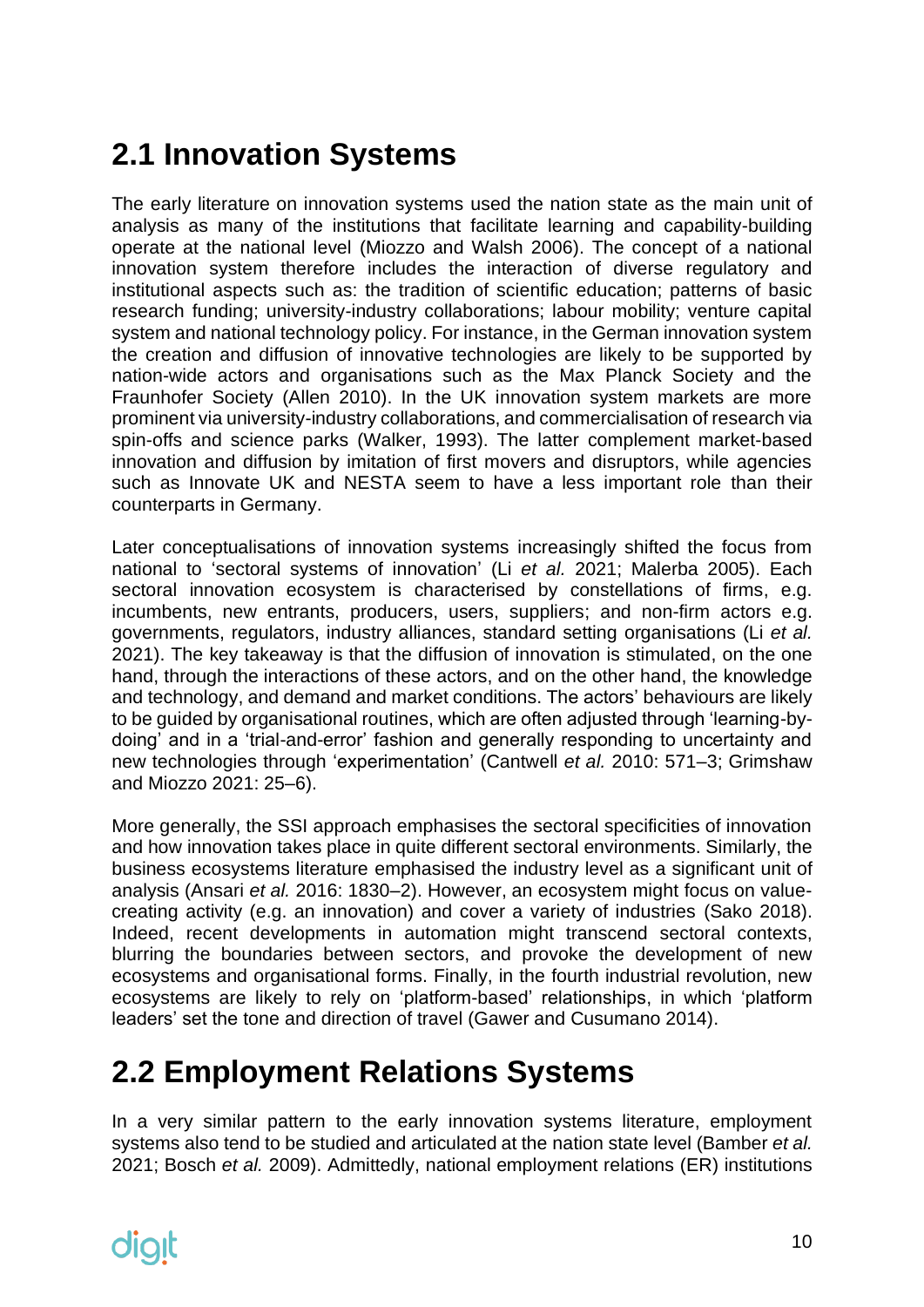have been eroded in recent years across advanced industrialised countries (Baccaro and Howell 2011). These include diverse trends such as deregulation and relaxation of employment protection legislation, union power decline, and collective bargaining decentralisation.

Differences in ER institutions among liberal market economies (LMEs) and coordinated market economies (CMEs) are associated with divergent capacities for social actors to coordinate and negotiate responses to the employment effects of RPA. In LMEs, where trade unions have been most weakened, as in the United Kingdom (Gospel and Edwards 2012), unions' capacity to influence organisational changes stemming from automation is weak. This does not mean that there are no trade union activities at all; for instance, the national-level TUC is pushing for a taskforce to influence the impact of automation (O'Grady 2021).

By contrast, in CME countries where trade unions have been most resilient, like Germany for example (Hassel 2014; Jackson and Sorge 2012), trade unions and employer associations are expected to have greater resources to influence the process of adopting automation, ensuring job security, redeployment, and retraining initiatives. Employment protection legislation, as well as active labour market policies, may help to limit dismissals and promote reskilling and redeployment; the adjustment might be negotiated with local unions or works councils – even though employers might still engage in 'institutional toying' and circumvent any institutional constraints (Benassi and Kornelakis 2021).

In recent years 'methodological nationalism' has been criticised for failing to capture important within-country variation, and comparative employment relations scholars proposed the sector level as the most fruitful level of analysis (Bechter *et al.* 2012). Indeed, there are many ways in which employment relations institutions at the sectoral level may shape the direction of organisational change, despite weak power resources at the national level. They may slow down the pace of technological change in the workplace and the adoption of innovations or influence the process and effects of their adoption (Kornelakis 2014; Kornelakis 2016). Trade unions in the UK, such as Unite, developed toolkits to manage the effects from the shift to online banking (Kornelakis *et al.* 2021), while others, such as Unison, developed guides on how to bargain automation at the workplace (UNISON 2018).

Similarly, there is some scattered evidence that suggests that German unions use more actively collective bargaining structures to manage the uncertainty stemming from automation. For example, in Deutsche Telekom Service the workers' union was involved from the beginning of the introduction of RPA to eliminate 'the fear of RPA as a job killer' (Einacker and Anzer 2020: 7). Another example is a recent collective agreement that the Ver.di union signed with the company Eurogate, in which a substantial part for 'future-proofing' the port workforce in anticipation of automation are sizeable investments in training.

### <span id="page-10-0"></span>**2.3 Skill Formation Systems**

Broadly speaking, the institutional structures responsible for initial and continuous skill formation operate at the national level and comprise of the country's education and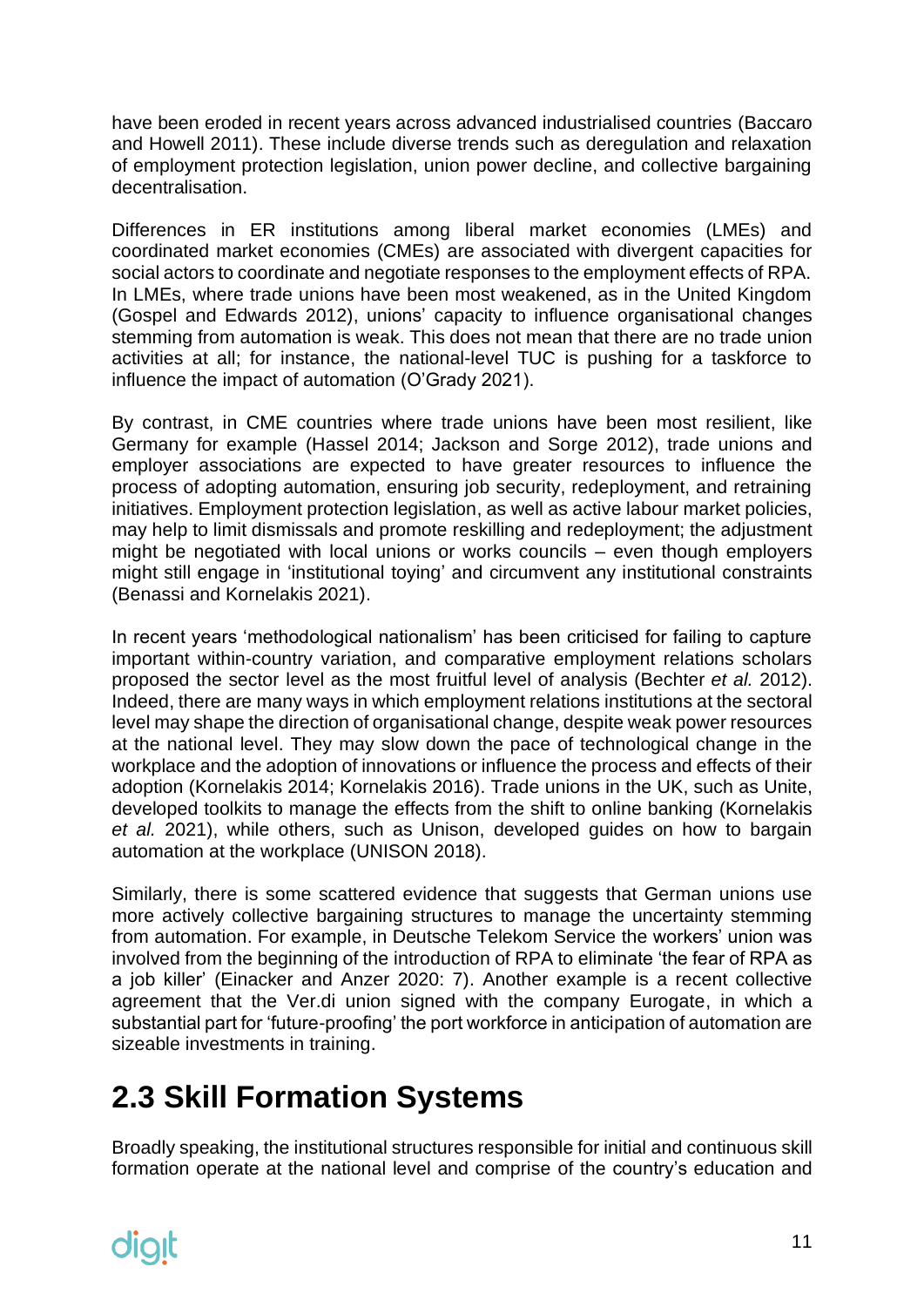training system. The German skill formation system is known for its 'dual system', which combines on-the-job and off-the-job training; and for its collective orientation, which is characterised by a multi-stakeholder governance structure including the Federal Institute for Vocational Education and Training (BIBB), schools, local governments as well as peak employers' associations and trade unions. The dual system of vocational education and training (VET) in Germany has seen the recent introduction of shorter apprenticeship programmes that develop narrower skills to respond to employers' immediate needs as well as a general decrease in engagement with the system. While large employers still offer a high number of apprenticeships, SMEs are withdrawing from the system. Even more importantly, the number of entrants in the VET system every year has declined vis-à-vis higher education (Durazzi and Benassi 2020). Despite those challenges, the dual VET system still contributes to develop broad, medium-high-skills, that are crucial to the German economy.

The UK Apprenticeship system provides in stark contrast to this picture. Despite recent reforms introducing the apprenticeship levy and trying to improve the quality of the training, the UK System remains rather dysfunctional. The number of apprenticeships is lower than in Germany and concentrated in large employers even though a larger share of UK, compared to Germany, are SMEs. Furthermore, the quality of the curricula and the level of competence achieved by the apprentices are very mixed due to the great variation across private training providers, which dominate the British quasi-market for training (Grimshaw and Miozzo, 2021: 8–9; Benassi et al 2021; Fuller and Urwin 2021).

There is no doubt that lifelong learning is crucial when it comes to technology-induced employment restructuring. Trade unions and business associations can negotiate a process of reskilling as part of collective bargaining arrangements; and we have seen similar retraining initiatives in sectors facing intense technological change such as the telecommunications industry (Doellgast *et al.* 2009b). Hence, retraining is more likely to appear in settings with strong labour market actors, who use their associational power to produce public goods sometimes with the active support of the state, as in the case of Luxembourg (Kornelakis *et al.* 2021).

Yet, skill acquisition is not only restricted to national or sectoral structures of vocational training. It may also take place via externalisation to training providers (Benassi *et al.* 2020), or by recruiting ready-made skills, as evidenced by large-scale outsourcing contracts that are accompanied by programmes of staff transfer (for the IT sector, see Miozzo and Grimshaw 2011). The content and duration of skill formation is also quite important. It may range from short courses to develop *narrow skills*; or longer on-thejob training to develop *broad skills* and 'redundant capacities'.

Finally, it should be noted that the national/sectoral VET systems complement the supply of skills from Higher Education (HE) institutions. Indeed, in the UK and Germany there is a high share of university graduates entering KIBS firms, and because of the relative reliance on higher education, the locus of skill formation may be in the context of universities' curricula rather than in apprenticeship programmes. However, this remains a question, given the broader dissatisfaction of graduate employers with the (digital) skills of graduates, which -at least in the UK- can be attributed to the vast marketisation of the sector (Kornelakis and Petrakaki 2020).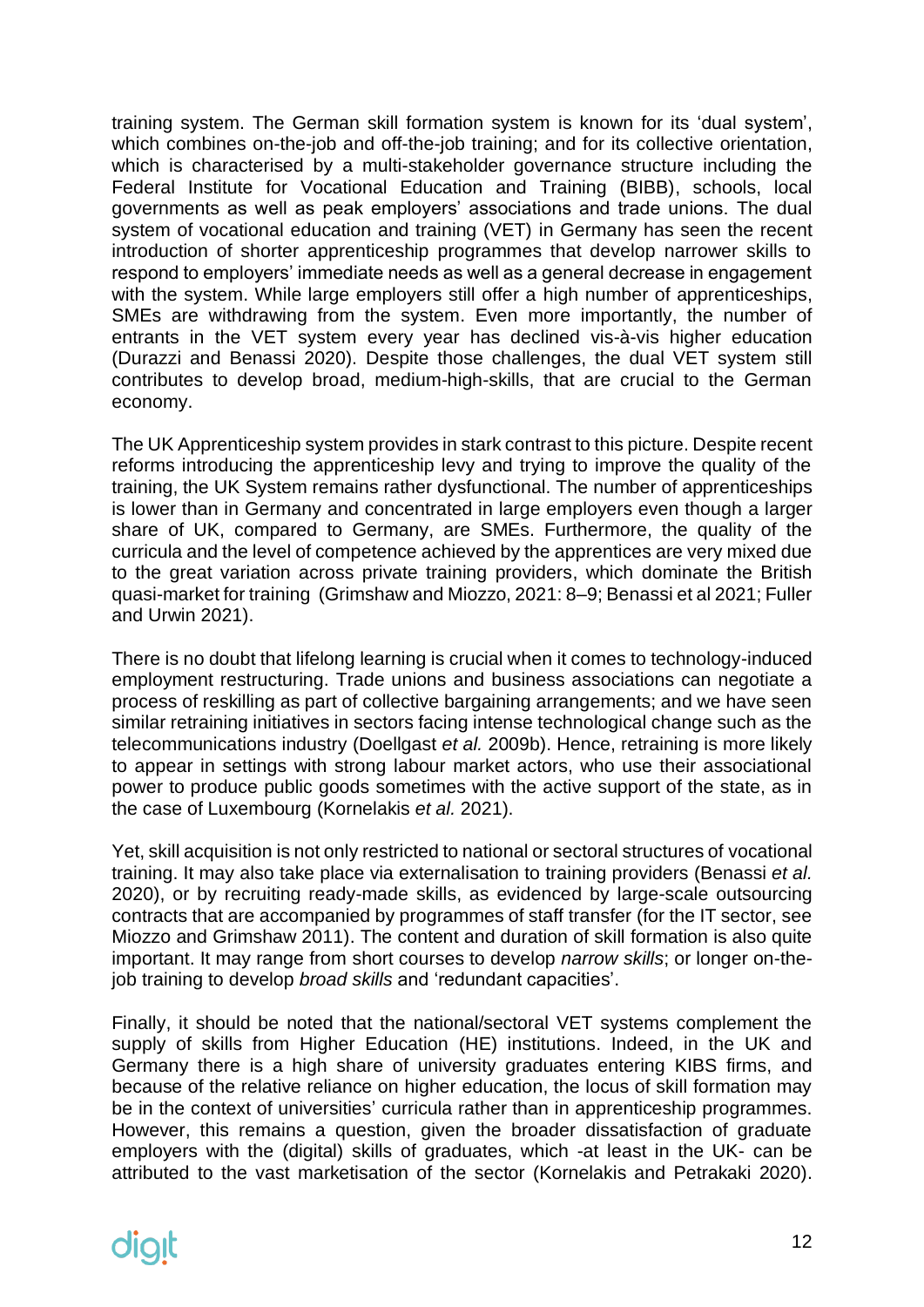Keeping these remarks in mind the next section examines in greater detail the nature of robotic automation of processes.

### <span id="page-12-0"></span>**3. Technological Change: The Case of Robotic Process Automation**

#### <span id="page-12-1"></span>**3.1 What is Robotic Process Automation?**

Robotic Process Automation (RPA) refers to configuring software bots to do the work previously done by people (CIPD 2017). For example, this might be transferring data from multiple input sources, like email and spread sheets, to systems of record like Enterprise Resource Planning (ERP) and Customer Relationship Management (CRM) systems. Before deciding which tasks can be automated, the process owners usually go through the 'proof-of-concept' stage (Lacity and Willcocks 2016: 6–7) to make sure the roll-out will be worthwhile.

In general, the precondition for tasks to be automated is that they should be definable, repeatable, and rules-based (Wasser *et al.* 2015). In other words, processes should be well-documented and standardised; relying on structured data; with well-defined rules; and are worth automating because they represent labour-intensive and timeconsuming activities. The introduction of RPA can be centralised*,* for example with a web-based application by IT Service, or decentralized*,* in which the end-user can create the software robots (Automation Anywhere 2019). The IT vendors provide the bot creator and the bot runner software in a client-server environment. The bots are built through a bot creator platform.

A bot can be created using various methods such smart recorder; screen recorder; and web recorder (Automation Anywhere 2019). The smart recorder captures objects from applications that use, for example, HTML, Java or Silverlight technologies; and can be used to record an action or series of actions in a computer and build appropriate tasks. The second method is the screen-recorder. This automates processes that involve mouse clicks and keyboard operations. The third method for building a bot is the web-recording method. This can be used for repetitive actions such as extracting data from multiple web pages; extracting data from tables on web pages; or filling web forms. Finally, there is specialist automation software (e.g. Automation Anywhere's Workbench) that does not require any programming effort; it uses several commands and wizards to create automated processes (e.g. IF, THEN, ELSE; email automation; Excel; clipboard; image recognition; error handling).

### <span id="page-12-2"></span>**3.2 What can be Automated? Types of Automation and Domains of Application**

From the discussion so far, it is clear that Robotic Process Automation is different from earlier IT-systems integration like ERP systems (e.g. SAP) and CRM systems. These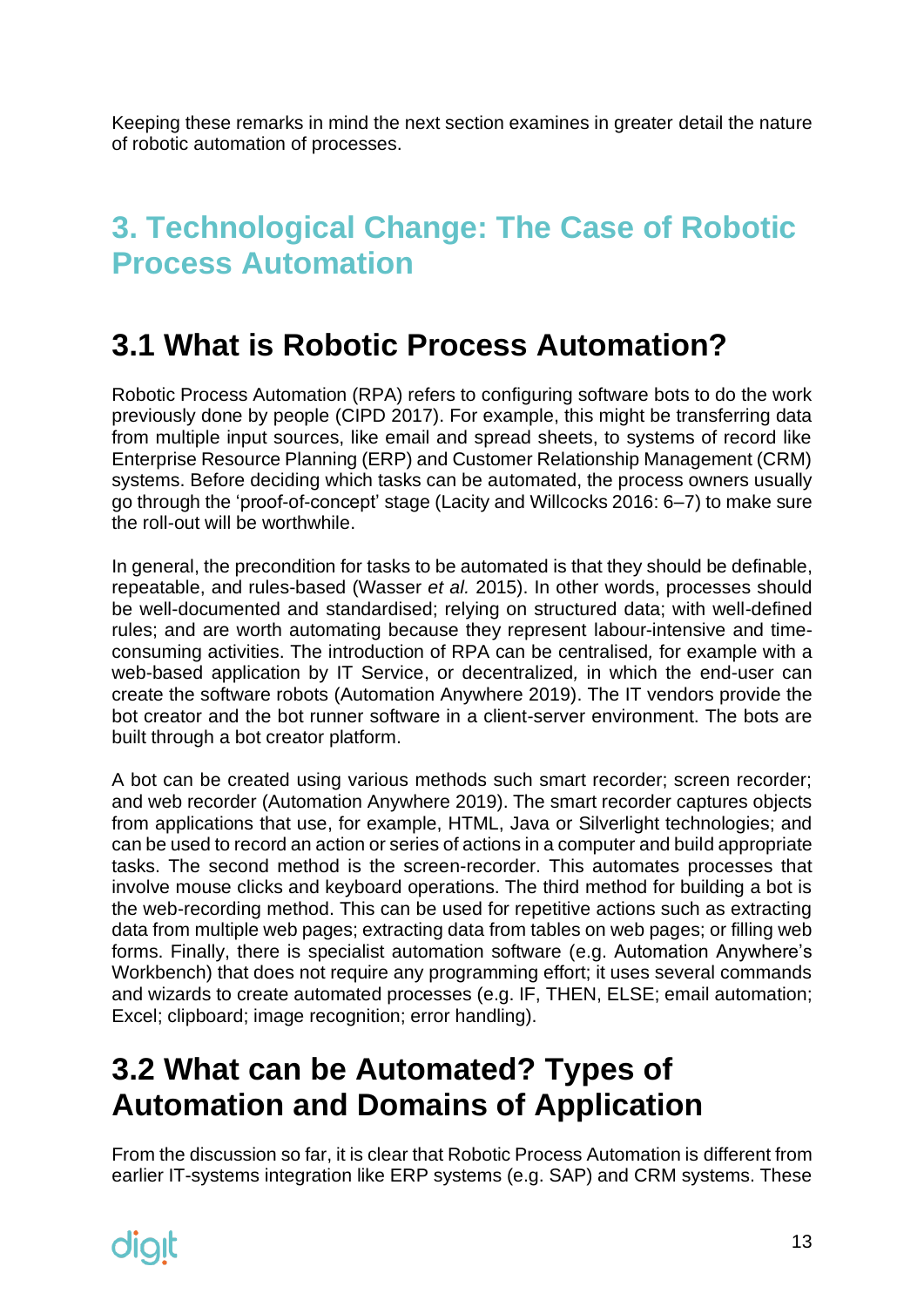are generally called the 'legacy' systems. RPA also moves beyond simple data analytics (Figure 1), as it seeks to harness the availability of structured data and automate or even eliminate processes.





Source: AICPA (2019) © Association of International Certified Professional Accountants.

But RPA is also different from other higher-level Artificial Intelligence (AI) technologies such as machine learning (ML); cognitive automation; Optical Character Recognition (OCR); and Natural Language Processing (NLP).

While many of the above technologies are grouped under the generic umbrella term of 'Intelligent automation' (see Coombs *et al.* 2020), in fact there are important differences in the level of intelligence and hence the potential domains of application, and substitutability of human skill sets (Table 1).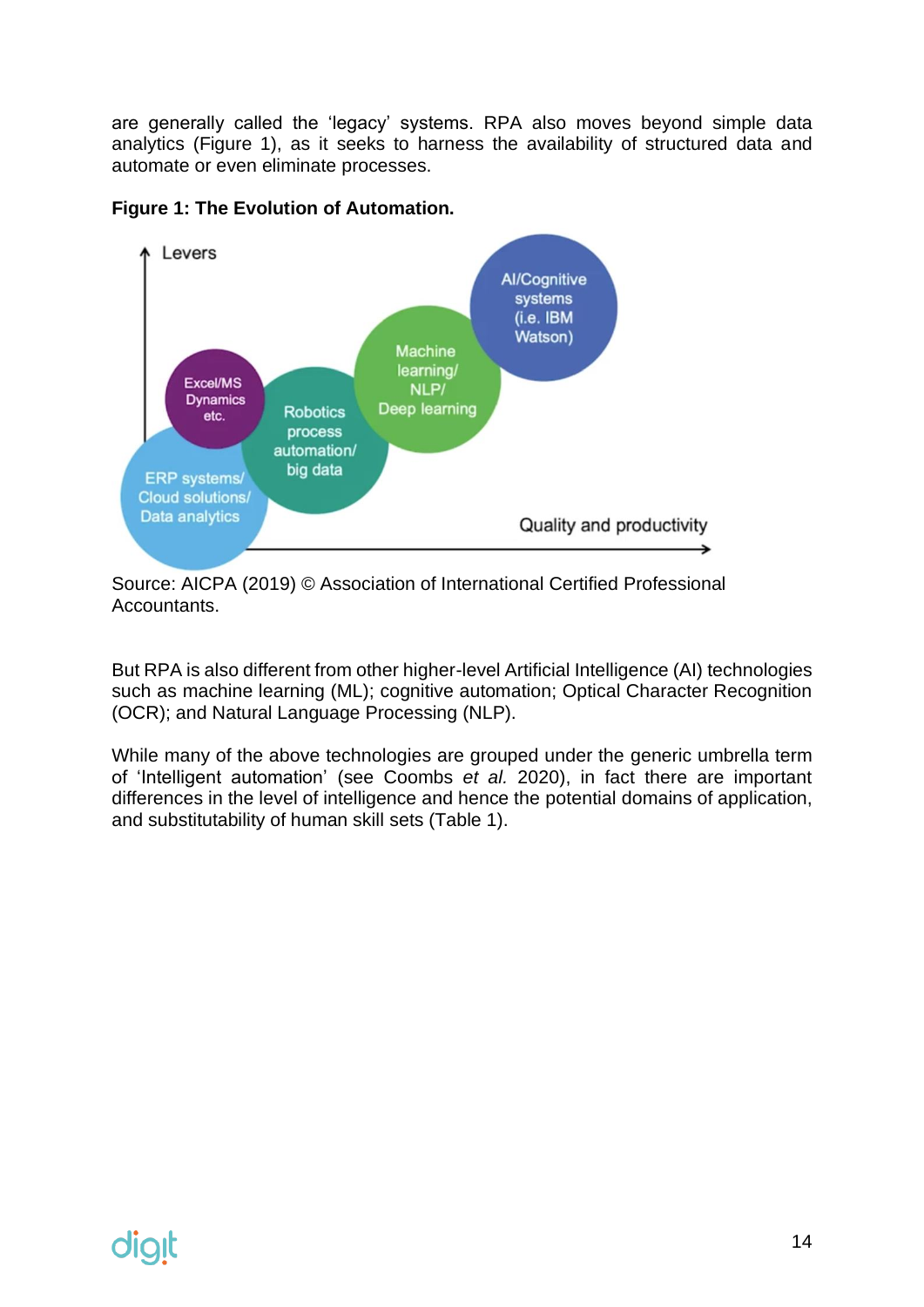| Technology                                                                                        | <b>Brief description</b>                                                                                                                                                                                                      | <b>Example application</b>                                    |
|---------------------------------------------------------------------------------------------------|-------------------------------------------------------------------------------------------------------------------------------------------------------------------------------------------------------------------------------|---------------------------------------------------------------|
| Machine learning<br>Reinforcement learning<br><b>Supervised learning</b><br>Unsupervised learning | Learns from experience<br>Learns from a set of training data<br>Detects patterns in data that are not<br>labeled and for which the result is not<br>known                                                                     | Highly granular marketing analyses<br>on big data             |
| Deep learning                                                                                     | A class of machine learning that learns<br>Image and voice recognition, self-<br>without human supervision, drawing from<br>driving cars<br>data that is both unstructured and<br>unlabeled                                   |                                                               |
| Neural networks                                                                                   | Algorithms that endeavor to recognize the<br>credit and loan application<br>underlying relationships in a set of data<br>evaluation, weather prediction<br>through a process that mimics the way the<br>human brain operates. |                                                               |
| Natural language processing                                                                       | The ability of a computer program to<br>understand human language as it is<br>written or spoken                                                                                                                               | speech recognition, text analysis,<br>translation, generation |
| Rule-based expert systems                                                                         | A set of logical rules derives from human<br>experts                                                                                                                                                                          | Insurance underwriting, credit<br>approval                    |
| Robotic process automation                                                                        | Automates structured digital tasks and<br>interfaces with systems                                                                                                                                                             | Credit card replacement, validating<br>online credentials     |
| <b>Robots</b>                                                                                     | Automates a physical activity,<br>Factory and warehouse tasks<br>manipulates and picks up objects                                                                                                                             |                                                               |

**Table 1: AI Technologies and Domain of Application.**

Source: Benbya, Pachidi and Jarvenpaa (2021: 24).

The RPA solutions are therefore expected to automate structured digital tasks and interface with existing IT systems. RPA is not applicable to all kinds of tasks and organisational functions. Some of the management functions from KIBS organizations that are amenable to automation include Accounting/Finance operations, but also Human Resources, IT, Operations, and Marketing functions.

Some processes may be customer facing; others may affect revenue or may affect cash flow. Box 1 provides an example from a case of automation in procurement (operations) in Vodafone.

#### **Box 1: Procurement Automation at Vodafone.**

The British telecommunications giant's procurement unit issues about 800,000 purchase orders and receives around 5 million invoices a year as its 23 operating companies, including in Egypt and New Zealand, requisition everything from magazine advertising to antennas. But tracking and analysing the effectiveness of these buying practices hasn't always been easy.

The difficulty in collating the necessary figures, and the high rate of errors introduced by the extremely manual collection process, meant that the team had little time to analyse the data and make recommendations for improvement. To fix the problem, Vodafone decided to build a supply-chain-analytics control centre to measure efficiency and compliance metrics across its procurement function. The company also hired data scientists to help select key performance indicators and present that information visually to a broad range of users.

The project took nine months. The newly built control centre includes a platform that analyses 20 terabytes of data, or roughly two years of transactions, and a visualization tool that allows the roughly 750 users across the company to spot trends and track performance on a desktop made up of speedometers. The system also relies on robotic process automation to simplify a variety of tasks as well as artificial intelligence and machine learning to identify patterns and boost predictive modelling.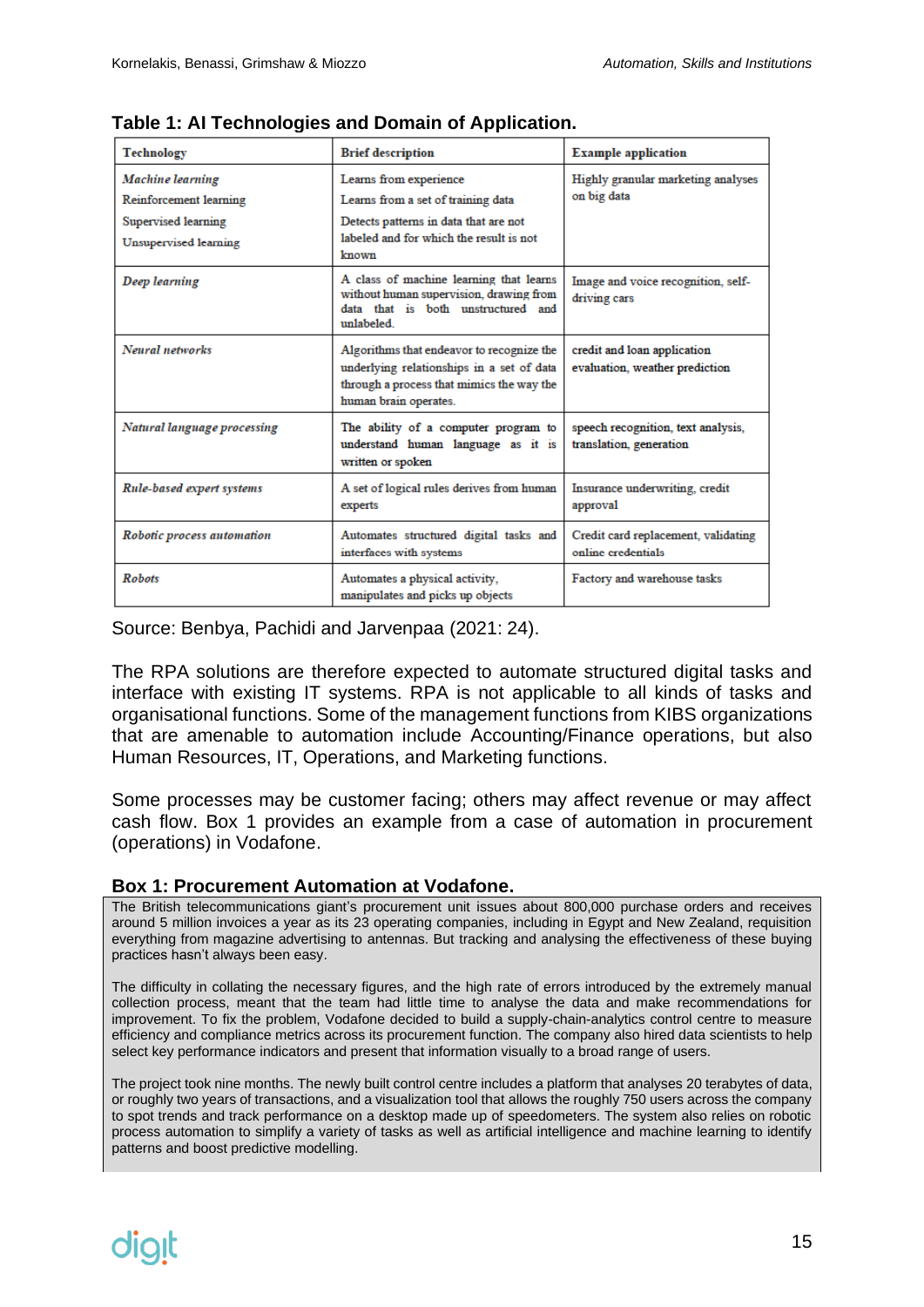Vodafone is one of many companies that are on the second iteration of digital transformation, where companies use a mix of new technologies to tackle increasingly complex problems, said Vin Kumar, associate principal at consulting firm Hackett Group. "One tool by itself is not doing it," Mr. Kumar said. "You have to use a combination of technology to provide this insight," he said, adding that some of the bigger technology vendors are already trying to integrate these tools.

Vodafone Procurement now has a team of six data scientists managing the platform, while the procurement staff members who previously collected this information have been reassigned to higher-value-added tasks such as strategic sourcing and negotiations

#### Source: Extract from *The Wall Street Journal* (Shumsky 2019).

Moving from functions to tasks, these are likely to include tasks that are repetitive, rule-based, and rely on structured digital data. Therefore, RPA is more conducive to automating day-to-day processes that do not require high levels of human problemsolving. For instance, processes that have these characteristics typically include payment processing, invoice management, reporting, and accounts reconciliation (Wasser *et al.* 2015). Once these processes are automated, employees may then focus on problem solving, exception handling and troubleshooting activities.

As mentioned above, software bots are likely to follow Boolean logic operators (e.g. IF, THEN, ELSE). For example, for a release of funds to a bank's customer, if the conditions are met, then the bot can automatically release the funds. If the conditions are not met, then the query will go to an employee to handle. The following table outlines some of the functions and tasks from KIBS organizations that are likely candidates for automation.

| <b>Function</b>                   | Finance                                                                                                                                                               | <b>HR</b>                    |                                                     | Marketing                                                                                                                                                                               | <b>Operations</b>                                    |
|-----------------------------------|-----------------------------------------------------------------------------------------------------------------------------------------------------------------------|------------------------------|-----------------------------------------------------|-----------------------------------------------------------------------------------------------------------------------------------------------------------------------------------------|------------------------------------------------------|
| <b>Tasks or</b><br><b>Process</b> | -Fraud<br>chargeback<br>processing<br>-Direct debit<br>cancellations<br>-Personal<br>account<br>closures<br>-Payment<br>processing<br>-Intercompany<br>reconciliation | -Offer letter<br>-Onboarding | -IT<br>-Equipment<br>ordering<br>-Change<br>request | -Personal loan<br>application<br>opening<br>-Business<br>account<br>onboarding<br>-Customer<br>letters<br>-Automated<br>marketing<br>campaigns<br>-Customer<br>complaints<br>automation | -Purchase Orders<br>-Supplies Orders<br>-Procurement |

#### **Table 2: Processes and Tasks that are likely candidates for automation**

Source: Authors' elaboration based on Institute for RPA; Wasser et al. (2015: 15–6).

From the above discussion, it follows that RPA is likely to bring a shift in the content of job roles and descriptions. But operations employees will need to undertake training to use RPA tools and digitize their workflows. While RPA bots can undertake a vast majority of routine tasks, operational employees can focus on exceptions handling or other tasks that are not worth automating. Similarly, IT employees can also focus on big transformative projects rather than day-to-day handling of mundane tasks. The next section looks at the 'business model' of RPA.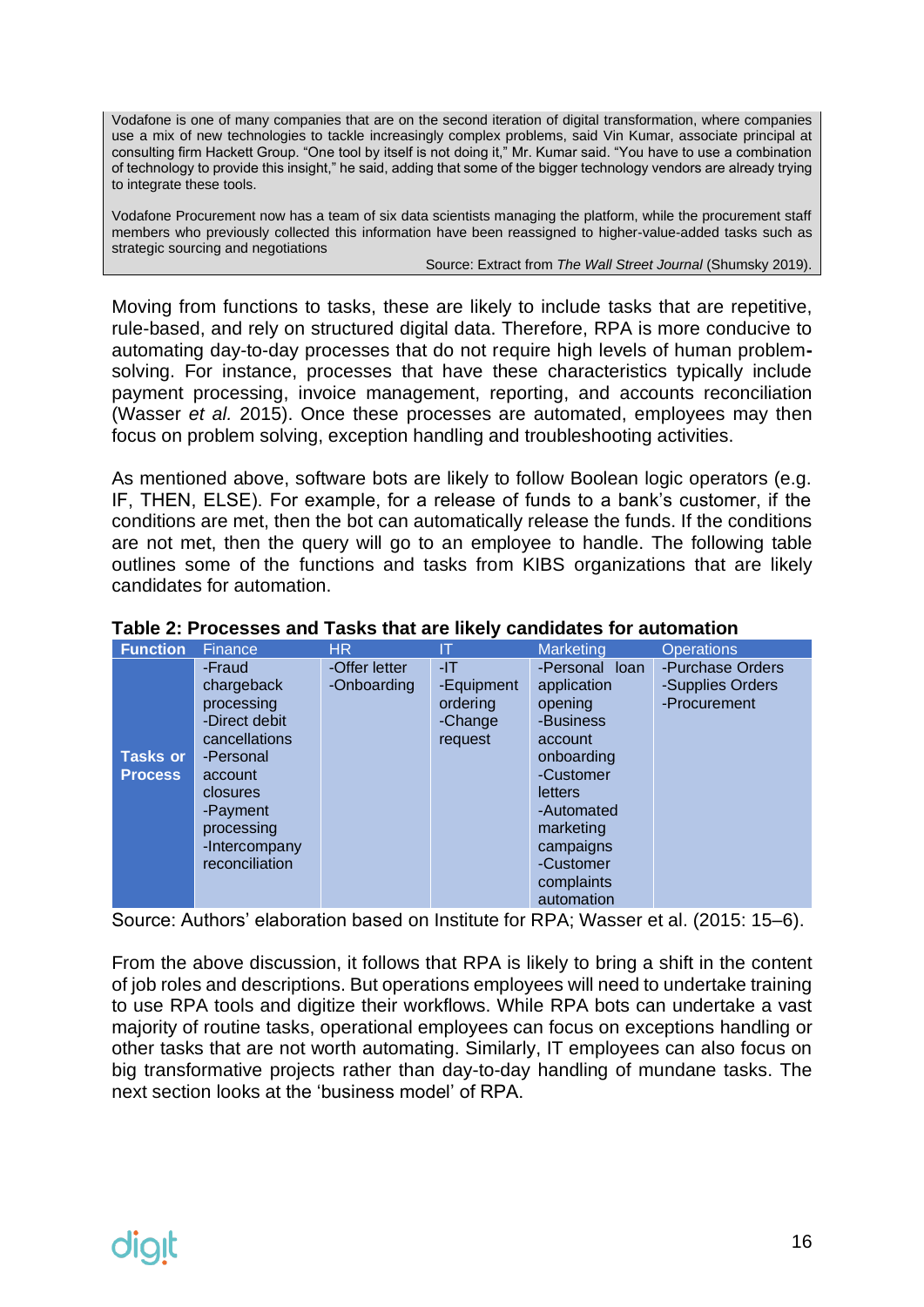## <span id="page-16-0"></span>**3.3 The 'Business Model' of Robotic Process Automation and the RPA Suppliers Market**

Although the concept of a 'business model' has many interpretations in the literature (see Lange *et al.* 2015: 389–91), for our purposes, a broad definition would suffice. Following Chesbrough (2010: 355) and also Desyllas and Sako (2018: 102) we hold that a business model may serve many different functions, for instance, it frames the value proposition of the firm; identifies a market segment and stipulates the revenue generation mechanism; outlines the structure of the value chain required to create and distribute the product/service and the complementary assets required; specifies the revenue mechanism by which the firm will be paid for the product/service; estimates the cost structure and profit potential; and describes the position of the firm within the value network linking suppliers, customers and complementors.

The discussion in the earlier sections suggest that the business model of RPA is centred on cost savings, productivity gains and efficiencies. This business model innovation represents a departure from (and disruption to) previous business models in the IT outsourcing market. It offers cost advantages compared to both the IT suppliers who relied on an 'outsourcing plus staff transfer' model (Miozzo and Grimshaw 2011: 910), but also, significantly, a disruption to the overseas IT and BPO providers, who relied on a 'labor arbitrage business model' (Lacity and Willcocks 2021: 9).

The promise of cost savings and headcount-reductions were seen as a critical factor that drove the roll-out and adoption of this new technology. According to the Institute for Robotic Process Automation (IRPA) a digital (bot) worker costs 1/5 of a traditional onshore FTE employee, and 1/3 of an offshore FTE employee; and it estimates that a digital software bot costs around \$13K/per year (Wasser *et al.* 2015: 10). While the generic business case for RPA is based on cost and productivity advantages; it remains unclear what is the threshold; or under what conditions, it makes sense to automate a process. One rule of thumb that was followed by some of the early adopters, such as Telefónica/O2, was that 'there's no point in automating a process that saves you less than three FTEs' (Lacity *et al.* 2015: 10). Apart from cost and productivity advantages, *scalability* is also a very attractive feature of RPA. *RPA* scalability can also be understood as another term for *robotic workforce flexibility*. In other words, the robotic workforce can be scaled up (e.g. doubled) almost instantly. All that is required is to purchase additional licenses from the vendors, since one 'robot' equals one RPA vendor software license (Lacity *et al.* 2015: 4).

What is less emphasised in the extant 'strategic' literature on the topic (Lacity and Willcocks 2021; Willcocks 2020) is how RPA is also reinforcing the adoption of 'lean production' principles (Miozzo and Walsh 2006: 100–1; Rubery and Grimshaw 2003: 58–61; Smith and Vidal 2021) in service organisations. While vendors undertake the automation of existing processes, a detailed codification and overhaul of existing processes is required, that eventually leads to an elimination of wasteful processes. Hence, the cost and productivity advantages of RPA are realised through multiple channels, for instance, by reducing errors and defects; improving accuracy; removing 'bottlenecks', achieving faster turnaround times; and ensuring compliance and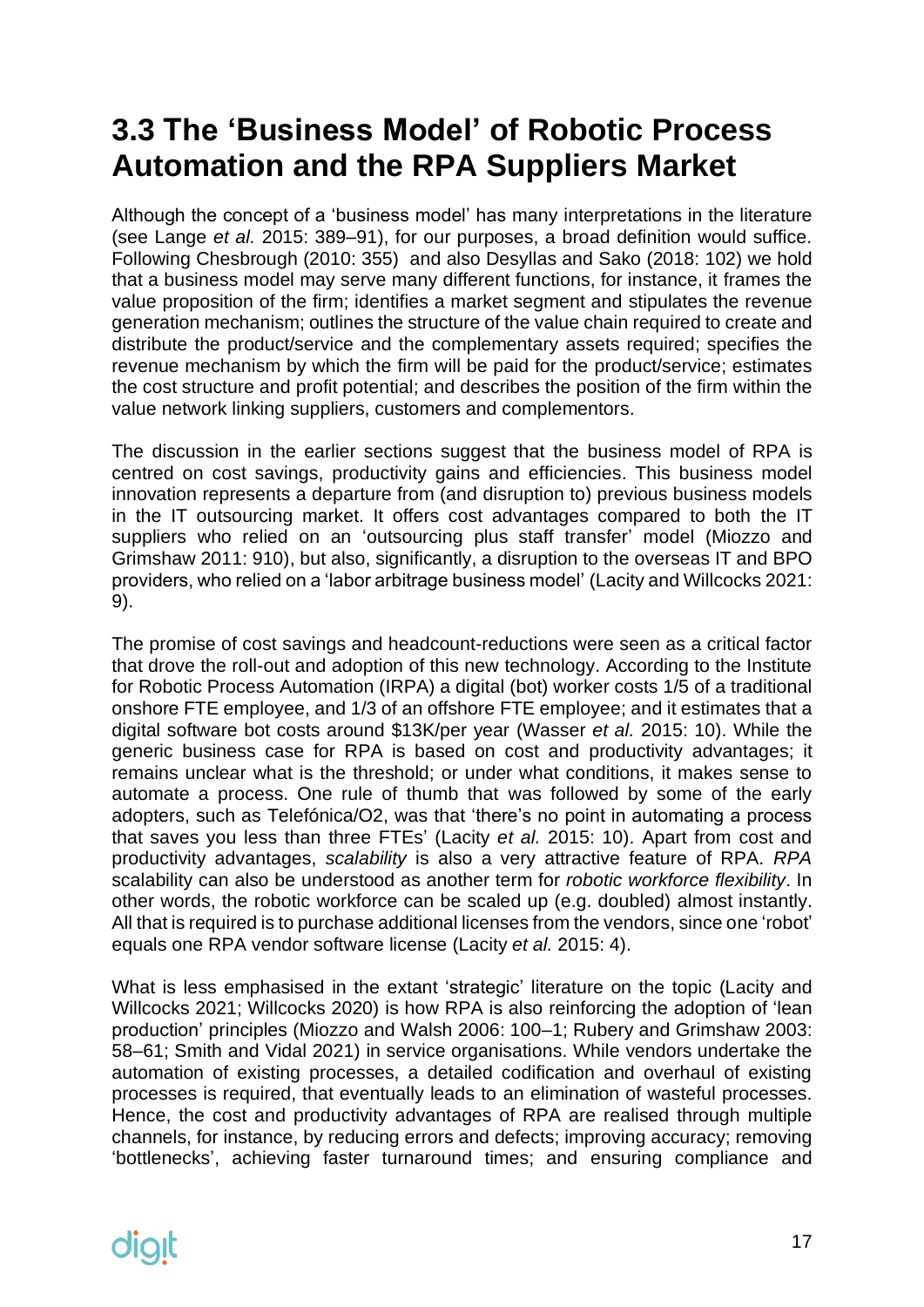managing risks. These features strongly echo the adoption of lean production in manufacturing settings.

This is in sharp contrast to the traditional computerisation of previous decades. In the past, the underlying processes never really changed, they were just digitized. For example, when service organisations started using MS Excel (cf. Figure 1), this software just replaced paper-based ledgers, and digitized them to electronic-based ledgers. By contrast, RPA presupposes that in the process of automation, some tasks will become redundant, and therefore, eliminated. This is termed by the practitioners as 'process orchestration' and RPA suppliers or other consultants may undertake it.



**Figure 2: Gartner's 'Magic Quadrant' for RPA Suppliers.**

Source: Gartner (2020: 4).

The market of RPA suppliers has evolved significantly in the last decade, as the technology has matured. In 2010 there were only very few suppliers (vendors) of RPA solutions. According to Lacity et al (2015: 7) when Telefonica-O2 issued a call for proposals for automation; the responses to the call included automation available through standard IT solutions; but the only truly RPA solution was at the time available via the vendor Blue Prism. Since then, the RPA suppliers have proliferated (Figure 2).

Interestingly, the RPA market not only includes IT sector heavyweights such as Microsoft and SAP. In addition, some of the 'platform leaders' (Gawer and Cusumano 2014) in the RPA market are specialised Vendors such as Blue Prism and Automation Anywhere.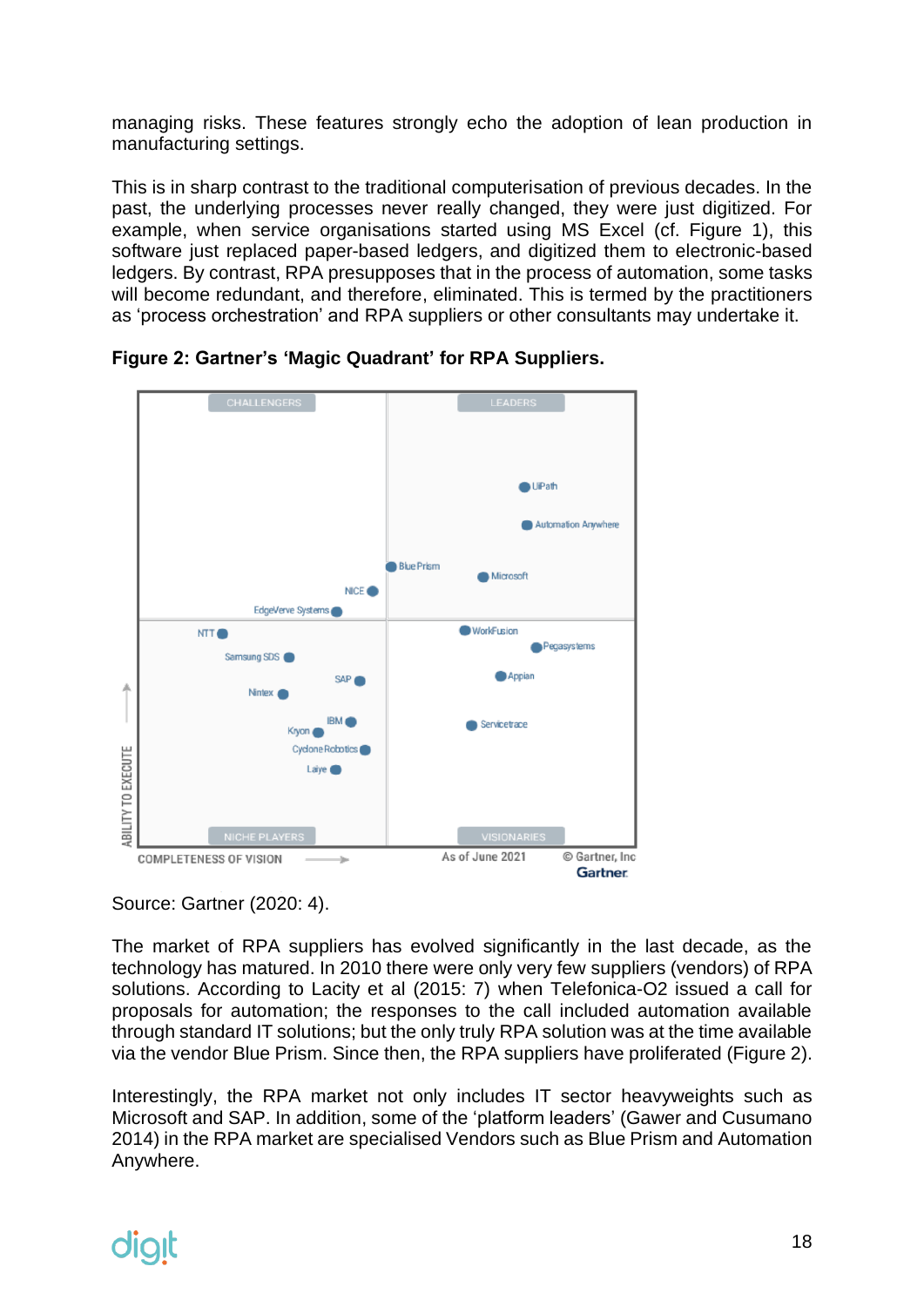Another observation is that the RPA suppliers are not only coming from the LME-type 'radical innovation' national contexts such as the US and the UK, which are known for their relative comparative advantage in IT sectors (Donnelly *et al.* 2011; Hall and Soskice 2001). In addition, RPA suppliers are also coming from CME-type national contexts, such as Germany and Japan, or even 'advanced emerging economies' (Witt *et al.* 2018) such as Israel, South Korea, and Singapore. This information is summarised in Table 3.

| <b>Business</b><br><b>System</b> | HQ.                  | <b>RPA Suppliers</b>                                                                                     |
|----------------------------------|----------------------|----------------------------------------------------------------------------------------------------------|
| <b>LMEs</b>                      | <b>United States</b> | Automation Anywhere, UiPath, Pegasystems, Microsoft,<br>Workfusion, Kofax, Helpsystems, Jacada; OpenSpan |
|                                  | United<br>Kingdom    | Blue Prism, EdgeVerve Systems                                                                            |
| <b>CME<sub>s</sub></b>           | Germany              | SAP, Servicetrace, Another Monday                                                                        |
|                                  | <b>Netherlands</b>   | Be Informed BV, Redwood Software                                                                         |
|                                  | Japan                | <b>NTT</b>                                                                                               |
| Advanced                         | <b>Israel</b>        | <b>NICE Systems, Kryon Systems</b>                                                                       |
| <b>Emerging</b>                  | South Korea          | <b>Samsung SDS</b>                                                                                       |
| Economies                        | Singapore            | Antworks                                                                                                 |

|  | Table 3: List of RPA Suppliers - clustered by home-country context. |
|--|---------------------------------------------------------------------|
|--|---------------------------------------------------------------------|

Source: Authors' elaboration of HQ from various sources; business system types from Witt et al (2018: 23).

#### <span id="page-18-0"></span>**4. The Effects of Robotic Process Automation on Skills, Jobs and Organisational Boundaries**

#### <span id="page-18-1"></span>**4.1 Automation and Skills: Deskilling or Reskilling and Redeployment?**

In a seminal contribution Alice Lam (2000) argued that workplace knowledge that underpins workers' skills comprises two dimensions: its mode of expression and its locus. The locus refers to whether the knowledge is held by individuals or groups in organisations, whereas the mode of expression refers to the distinction between *codified* (explicit) knowledge and *tacit* knowledge. The latter distinction has important implications for how knowledge can be transmitted in organisations; for instance, codified knowledge can be transmitted by written words and manuals, whereas tacit knowledge is usually passed person to person (Lam and Marsden 2018) – what has been colloquially termed as '*sitting-with-Nellie*'.

This distinction has also knock-on effects on the balance between standardisation and customisation of organisational processes; and how technology affects the 'skill mix' of employees (Grimshaw *et al.* 2002). From the earlier discussion it follows that knowledge of a process should be codified (well documented, rules-based, etc.); and then can be automated; otherwise, RPA is not suitable for 'tacit knowledge'. Instead, tacit knowledge remains important for employees dealing with troubleshooting and handling exceptions. This draws attention to how knowledge structures the division of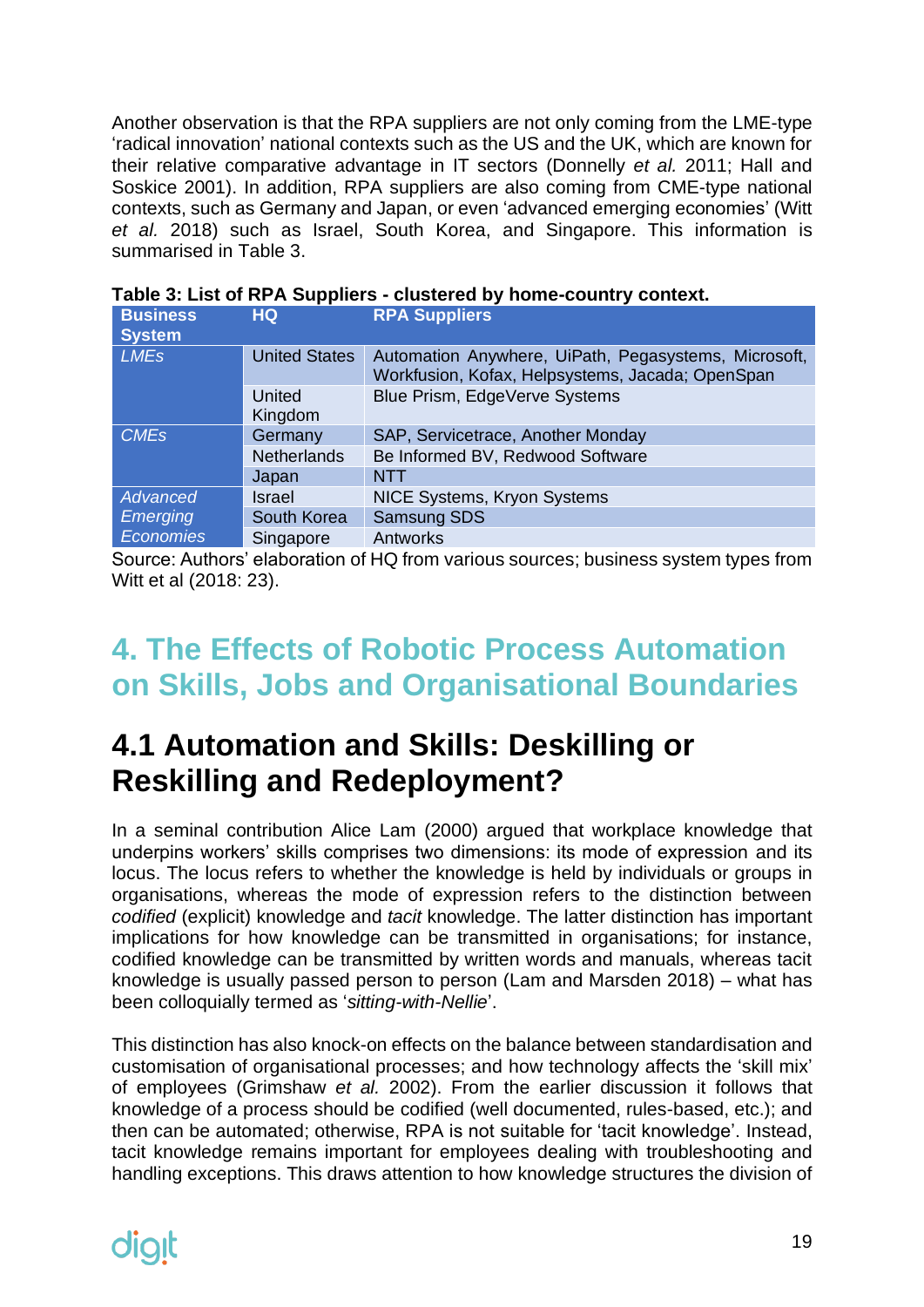labour between bots and humans and reinforces their potential complementarity (Shestakofsky 2017).

Zysman and Nitzberg (2020: 16) suggest that the current developments in AI and intelligent systems explicitly call for 'investments in labor, workforces, skills, and software to facilitate human-computer complementarity'. In other words, apart from deciding which processes can be automated, organisations are also facing the familiar *make vs. buy* dilemma (Cappelli and Crocker-Hefter 1996) regarding the skill formation that facilitates the introduction of intelligent automation.

Organisations may train existing employees, nurturing their RPA skills and hence develop in-house capabilities as part of 'internal labour markets' (Grimshaw *et al.* 2001). Alternatively, they may bring in new skills from IT suppliers or recruit away those skills – assuming these are offered in the external labour market through the training system. Although the automation platforms are simple to use, one needs to consider that some training will be required and the various training options that are available. For instance, Blue Prism has been offering their training online for some time (Lacity *et al.* 2015).

Overall, the effects of RPA on skills should be facilitated by management practices (possibly in conjunction with trade unions or works council representatives) and organisational processes that include training and human resource development. IBM's Digital Badge Learning Program is a case in point: it mirrors the mix of skills needed for IBM professionals to adapt to intelligent technologies, changes in product mix, and evolving customer needs (Qin and Kochan 2020). Reskilling, therefore, should reflect a 'strategic choice' of employers to provide re-training for existing staff affected by automation or to redeploy them in new posts within the organisation. This is illustrated by Deutsche Bank's automation initiatives (Box 2).

#### **Box 2: RPA and Reskilling at Deutsche Bank.**

Deutsche Bank faced many operational hurdles following a period of rapid growth. Silos of data and unlinked systems meant wasted time for employees moving information manually. Mountains of paper and electronic forms required employees to process files and fact-check by hand. Digitizing more work would improve services. More importantly, digital offered the potential to positively change the work culture at Deutsche Bank by facilitating crossfunctional cooperation.

Deutsche Bank selected software companies BluePrism for attended robotic process automation and WorkFusion for unattended intelligent automation. Attended automation refers to a digital helper app on the desktop to automate repetitive tasks. When machines execute tasks and make decisions on their own, then it is called unattended intelligent automation. BluePrism allows for data sharing and collection between a bank system and Excel to be automated and controlled. On a simple level, it mimics humans, completing tasks at scale in a controlled, approved manner. The control framework is a clear set of guidelines and a vetting process for the bank to evaluate candidate processes automation. It ensures that employees can proceed with automation at their discretion while forcing regular collaboration. The agile development approach is how the bank teaches employees to think about automating processes, so everyone uses the same project management language and metrics. The bank standardized with a suite of digital tools that do not require the average employee to be a programmer.

Reskilling employees on how to use digital in their daily jobs is a top priority for Deutsche Bank. In late 2019, the bank held a Robotics Process Automation (RPA) fair in India, where over 1,000 employees attended. The bank taught classes and gave demonstrations on automation to attendees. It is a highly collaborative process, explains Ranganathan Krishnan, Head of process automation platforms for the group chief information office. "We use a citizen-led model for RPA, where operations and the business take ownership of the automation, while technology provides the tools, platforms, and framework. As a first step, we educate our employees through a hands-on lab, which introduces them to the basics and shows the possibilities of automation as well as the key controls we need to follow."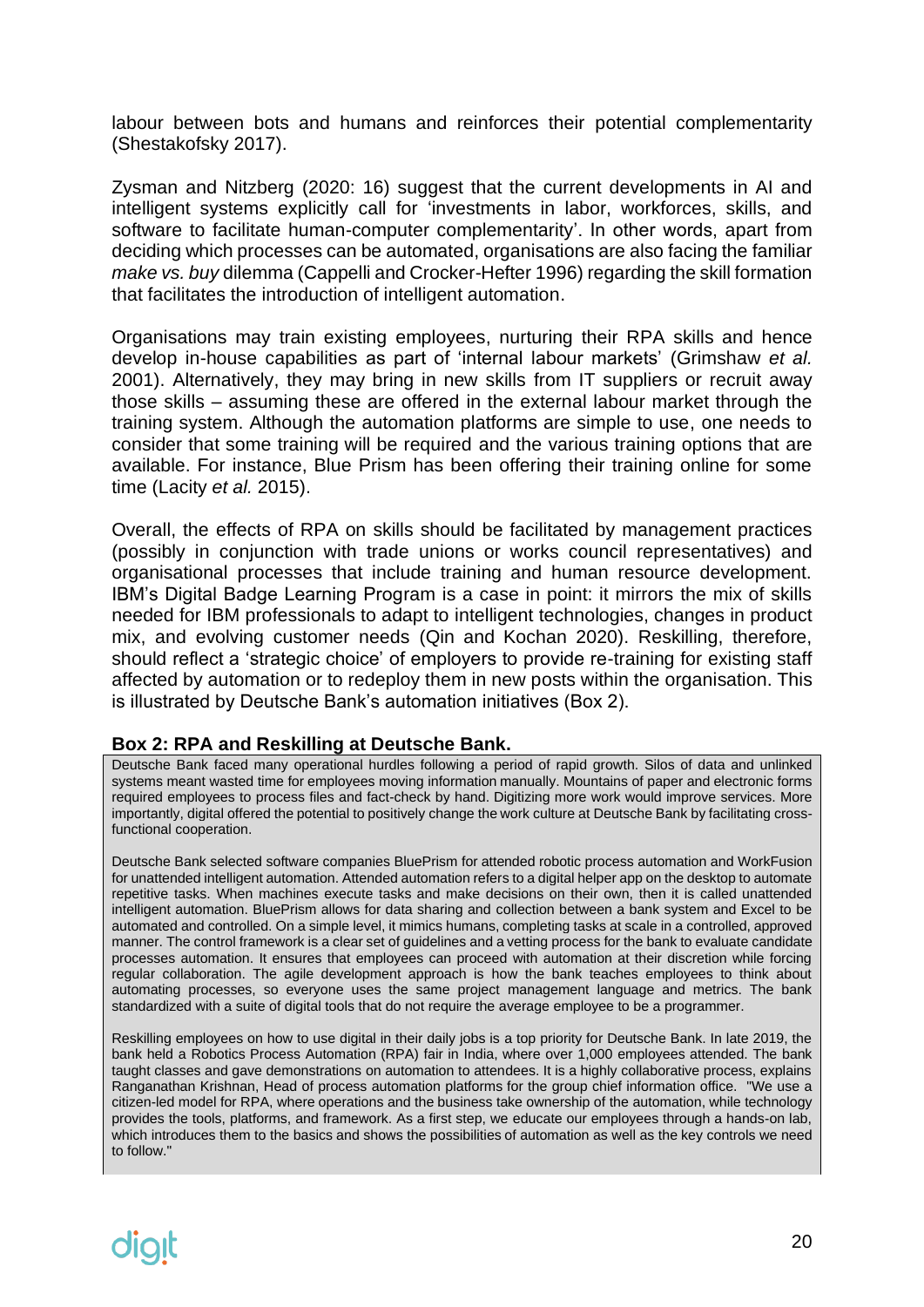"Automation is a real force multiplier when many people know how to use it," Matthews [Mark Matthews, Head of operations for the corporate bank] says. "These advances in software mean that operations employees can do sophisticated computer programming with little IT experience within a controlled development environment." Most automation workflow is process-based, so it makes sense for operations staff to lead these efforts. In recognition of this, the bank launched a new "operations engineer" career path. The role builds skill sets in process reengineering, digital automation and data analytics. The curriculum includes a mixture of classes, online learning, and workshops taught in-house and by outside specialists. The online curriculum, called BOOST, is available to any employee.

(…) Using robotic process automation, the bank streamlined the manual pieces of the money laundering processes. The bank saved 210,000 hours of work that employees would typically do by hand. The automation process checked over 3.4 million positions, automatically closed 380,000 accounts, and migrated 80,000 accounts for Brexit, according to Matthews.

Source: Extract from *Forbes* (Edwards 2020).

Although the more visible impact of RPA is reskilling and redeployment, we cannot completely rule out that RPA might also lead to some 'deskilling' since RPA contributes to the implementation of lean practices, and implicitly or explicitly pushes for greater standardisation of tasks. But more generally, new technology is likely to lead to a recombination of job roles, tasks and responsibilities (Barley 2020) that usually goes hand-in-hand with some increase in autonomy and discretion (Petrakaki and Kornelakis 2016). As Thompson and Smith (2009: 919) point out 'autonomy might appear to be distinct from skill, [but] discretion in tasks is a core feature of the capacity of employees to utilize their skills'.

Therefore, the elimination of routine tasks by RPA is likely to lead to some task replacement, removing the more monotonous and mundane tasks from jobs. This may potentially improve job quality by freeing up time and enlarging their content in tasks that require increased autonomy and human problem-solving skills (Rani and Grimshaw 2019). The tasks that require discretion appear quite difficult to be automated even by the most advanced AI. High-discretion tasks incorporate skills such as: analytical thinking and innovation, emotional intelligence, creativity, originality and initiative, critical thinking, persuasion, negotiation, and understanding needs or values (Spencer *et al.* 2021: 35).

The prospect of redeployment is also in line with the 'upskilling' hypothesis, which suggests that technology may confer expertise or technical specialisation in highskilled professionals that brings greater control over narrower but also more esoteric knowledge (Barley 2006). Indeed, there are some empirical studies confirming this increase in autonomy in the last few decades because of computerisation (see Menon *et al.* 2020). Importantly, this process could be facilitated through practices of redeployment of employees, job enlargement and redesign, leading to changing job roles and new job descriptions (Box 3).

#### **Box 3: Redeployment and New Job Roles at Co-operative Bank.**

The excess queue procedure at The Co-operative Bank is carried out daily to accept, reject and return direct debits, checks and standing orders, as a result of the customer having insufficient funds to meet payments. Overnight BACS processing results in a daily "queue" of customers with payments due to leave their accounts and with insufficient funds to meet these payments.

A team in the bank would have the daily responsibility of manually reviewing approximately 2,500 higher risk accounts. They would then make a decision to either return or process the payments depending on the account profile of each customer. Due to the manual and time-consuming process of reviewing each account, it was determined that the excess queue procedure should be automated.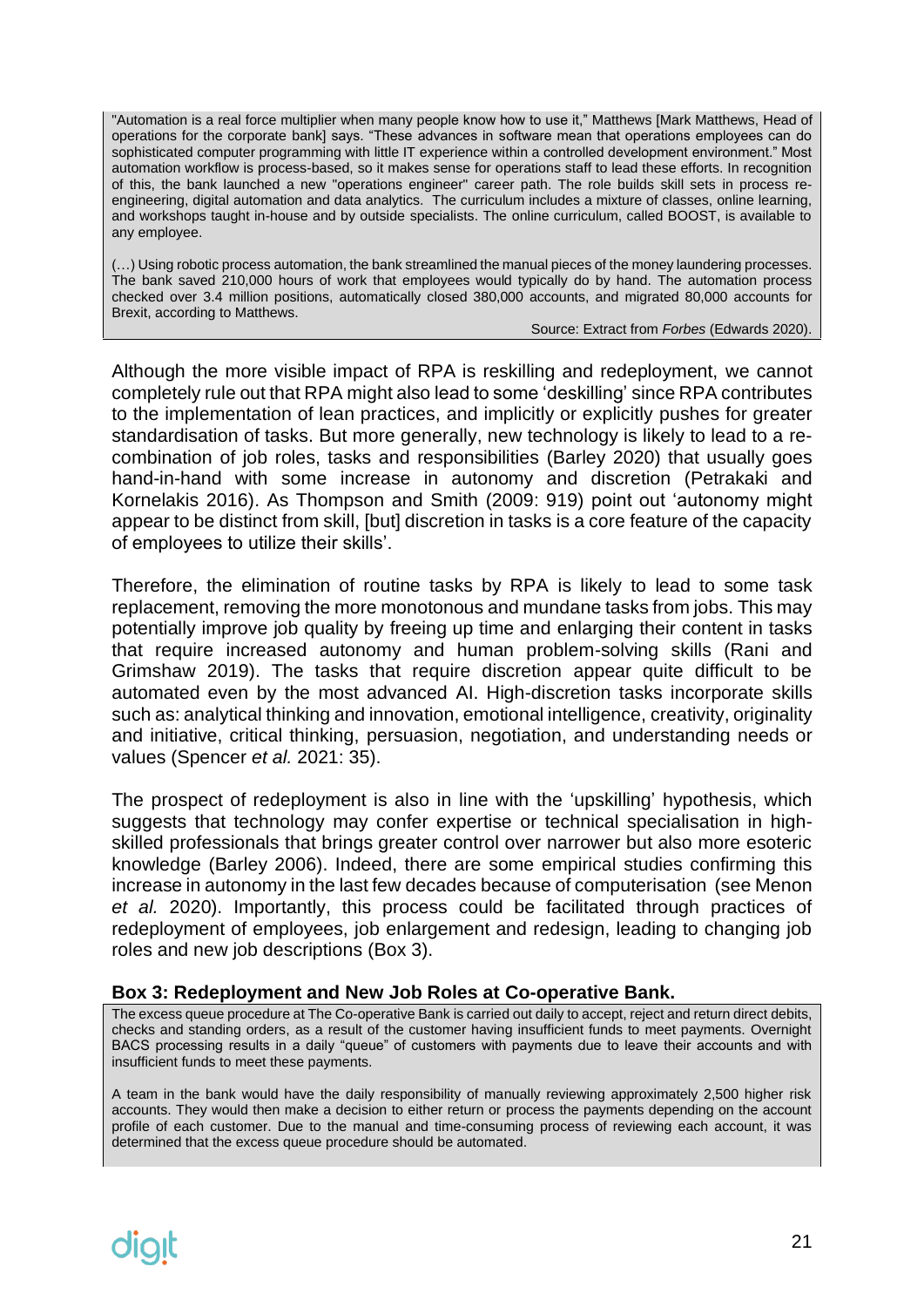The business case for the project was to redeploy staff from manual roles into customer-facing account management roles, to alleviate the daily time pressure of having to complete all processing by a 3 p.m. deadline and to manage all customer accounts with the same degree of accuracy and consistency.

The Co-operative Financial Services completed its automation project using Blue Prism's connected-RPA platform. The automation of the entire procedure means that the bank now has Digital Workers completing the workloads by 11 a.m. each day instead of a team of employees working to meet a 3 p.m. daily processing deadline.

Employees previously engaged in manual processing have been released to work on proactive customer account management. Outbound customer calls can now be made every day of the week where previously they were confined to Saturday when there was no activity required on the excess queue.

More staff are now working on outbound customer calls, and they are able to quickly identify customers in financial difficulty and proactively call them to discuss their accounts, rather than reacting too late, enhancing our overall customer service. Prior to automation, employees would work beginning at 7:30 a.m. to clear the queue. On highvolume days they would struggle to meet the 3 p.m. deadline for payment processing. With 80% of the process already automated, the team members have been moved across to customer- facing roles.

Source: Extract from Blue Prism(2019).

### <span id="page-21-0"></span>**4.2 Automation and Jobs: Robo-Apocalypse or Job Creation?**

The standard expectation from automation is that it will lead to the widespread replacement of workers by technology, in other words, increasing the probability of 'technological unemployment' – a situation referred to as '*Robo-Apocalypse*' (Willcocks 2020) or '*Robo-calypse'* (Waldman-Brown 2020). The prospect of replacement is consistent with recent findings in the 'job polarisation' literature that suggest that many, especially routine middle-skill, occupations disappeared due to 'routine-biased' technological change (Goos *et al.* 2014).

On the broader topic, one widely cited (although now highly disputed) study estimated that 47% of jobs are characterized by a 'high risk' of disappearance in the next 10-20 years due to automation and computerisation (Frey and Osborne 2017). Alternative analyses estimated that the risk of automation is much lower. Employing a task-based approach, the jobs with a high risk of automation (i.e. those jobs with at least 70% of tasks being automated) are estimated to be 9% across the OECD countries (Arntz *et al.* 2016: 8).

Following from this 'task-based' approach, the alternative expectation is rather than being a 'job killer', automation is likely to change the jobs of those workers who perform mostly repetitive and standardised tasks, leading to task displacement or replacement. However, as discussed in the previous section, those workers may be reskilled and/or redeployed into jobs that incorporate complex tasks requiring human judgement and problem-solving skills (Rani and Grimshaw 2019). Moreover, another alternative expectation is that automation is likely to create new job roles. In the context of RPA, these may be focused on exception handling and troubleshooting of problems that cannot be handled by bots. Indeed, new jobs have already appeared such as: RPA Developer, RPA Manager and Automation Consultant. This prospect is also evident by the recent automation processes in professional services firms (Box 4).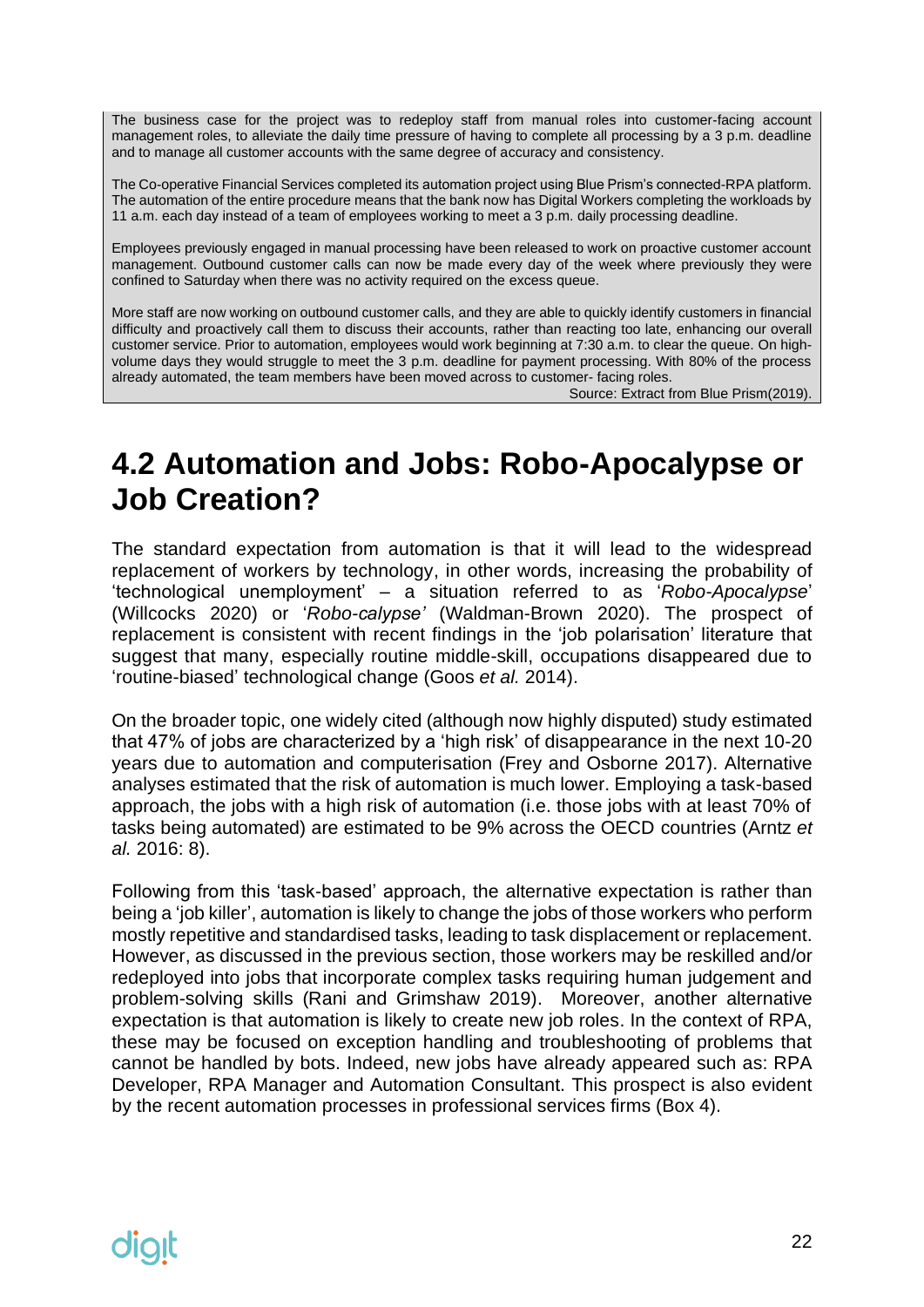#### **Box 4: Automation and Jobs in the Big 4 Accounting Firms.**

Participants at all of the Big 4 firms discussed the importance of accountants understanding the capabilities of RPA software. Although software engineers have the technical background to write complex computer programs, they do not have the institutional accounting knowledge needed to properly identify use cases for automation or an understanding of the regulatory environment in which accountants operate. Additionally, an understanding of RPA allows accountants to communicate better with clients regarding how RPA can provide them with better services.

The consensus from participants is that Big 4 accounting firms' RPA implementation programs focus on training accountants at all levels, from interns to partners, to understand how bots operate, identify use cases for automation, and program RPA software. This allows the firms to more efficiently automate business processes as well as communicate the potential benefits of RPA to their clients.

(…) there appears to be some uncertainty regarding how RPA will affect future hiring practices at public accounting firms. Although the majority of our participants do not anticipate a change in hiring practices, and even suggest that employees may enjoy more work-life balance as a result of automation, there is potential for a reduction in hiring at the staff level. Career paths are also expected to change because of the implementation of RPA. Multiple participants commented that automation expands the types of careers available to employees within accounting firms. In particular, they reported that the increased use of technology in public accounting has led to the need to hire computer programmers and software engineers to help with implementing RPA because of the combined skill sets needed to build the bots that are used in the Big 4's professional service practices.

(…) A key question asked by many about automation is the effect that it will have on jobs held by humans. (…) The majority of participants indicated that they did not expect their accounting firms to reduce the number of new employees hired as a result of implementing bots. They do not generally view RPA software as a job replacement. Rather, they consider it to be a tool that allows accounting firms to reallocate employees to more value-added activities, increasing the overall quality of the professional services provided to clients. One participant even expressed the opinion that RPA will result in job creation, rather than job replacement. Additionally, participants discussed how they expect the efficiency gains possible through automation to lead to more work-life balance for employees.

*Source*: Extracts from Cooper et al. (2019: 21–32).

#### <span id="page-22-0"></span>**4.3 Automation and Organisational Boundaries: From IT Outsourcing to Capabilities?**

Automation is not only expected to have knock-on effects on skills and jobs, but is also expected to reconfigure organisational boundaries, to reshape organisational forms and to transform the character of inter-organisational relationships. Automation is likely to reshuffle the mix between IT outsourcing and in-house capabilities, based on considerations such as costs and control (Benassi and Kornelakis 2021). While large KIBS firms used to have long-term IT supplier relationships or in-house IT Departments, RPA seems to create new relationships and ecosystems.

From a broader viewpoint, this is not a completely new change. KIBS, such as financial services, have been affected by organisational changes and a crumbling of internal labour markets (Grimshaw *et al.* 2001), as well as technological changes such as the advent of online and mobile banking (Kornelakis *et al.* 2021; Stuart and Martinez-Lucio 2008: 7–8). These changes in KIBS have been pushing a reconfiguration of organisational boundaries and reinforced and intensified the trend of the last few decades, driven primarily by outsourcing and externalisation, organisational politics, and changing cost structures (Bidwell 2012; Doellgast *et al.* 2016).

In the broader context of IT outsourcing, Miozzo and Grimshaw (2005) applied the concept of modularity in their comparative study of KIBS organisations in Germany and the UK. KIBS firms (clients) retained some rudimentary IT functions, but core IT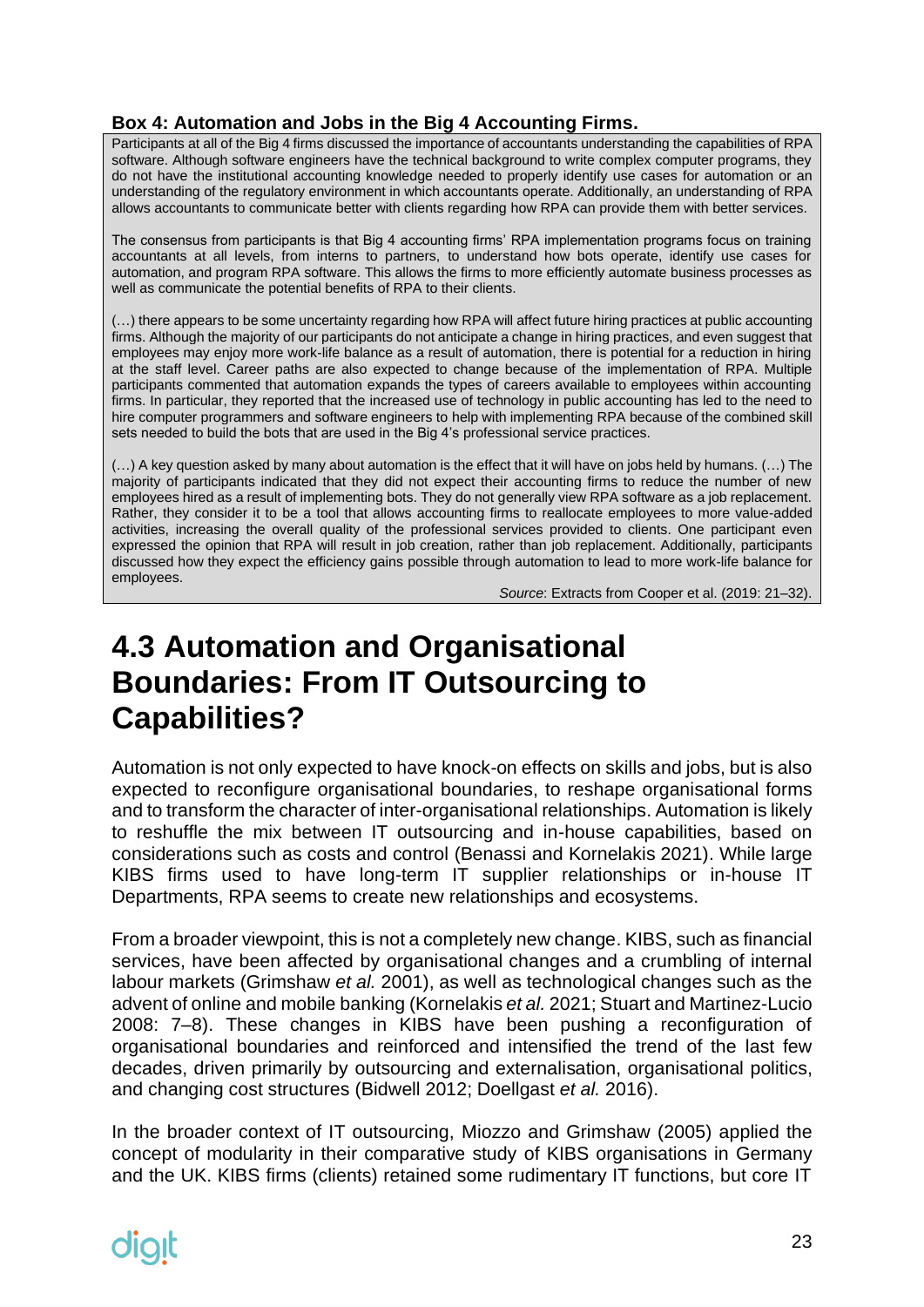functions were likely to be outsourced in a modular way to IT suppliers. The new clientsupplier relationships were governed by service level agreements and close monitoring. Outsourcing to IT suppliers was favoured because of their capabilities to standardise processes and skills acquisition could take place via staff transfer from the client to the supplier. This pattern of IT outsourcing was based on transforming or integrating 'legacy' IT systems and therefore modularity was advantageous for the transformation.

In the era of intelligent automation, however, it appears that KIBS firms may no longer be reliant (solely) on IT suppliers for capabilities but are instead seeking to develop their own in-house capabilities by establishing RPA Centres of Excellence (CoE). CoEs is a new organisational form that governs automation as an umbrella unit, which cuts across different departments and functional units. The following case from HSBC shows the role of those new capabilities (Box 5).

#### **Box 5: RPA Capabilities Development at HSBC.**

HSBC has been deploying robotic process automation (RPA) since 2016 to eliminate manual processing. In 2019 it brought its RPA capabilities in-house, rather than rely on external vendors. Now it is planning to deploy RPAplus, adding elements of self-learning to the software so that it can tackle even bigger problems, says a bank executive involved with HSBC's global transformation team.

The job of the operations centre is to save the bank money by using technology to eliminate headcount. It uses the term FTE, or "full-time employee", as its unit of measurement. In the past year the centre has notched close to 200 FTE "saves" in China, and far more globally. A bank can reduce headcount by training operations people how to automate the tasks they would normally require IT people to resolve. In HSBC's case more than 170 operations people in China have been trained to use RPA tools so far and learned they can digitize their workflows by themselves. "We have confirmation that the FTE is demised," said the source, jargon for full-time employees. In other words, the bank is able to cut, not reshuffle, costs.

Banks have been automating processes for years, especially at the infrastructure level: the plumbing, connecting systems and databases. But there have remained "exceptions processing", often the smaller tasks that fall between the cracks, and which have been too minor for IT teams to bother addressing. But added up, exceptions processing represents a towering amount of dull but necessary work. RPA automates repetitive human activity at the front end, that is, where a human interacts with the automated plumbing.

At its most basic level, RPA is a rules-bound algorithm designed to handle specific tasks. It is designed to be relatively simple, like an app on your mobile phone – simple enough that a non-tech person can learn how to use it. Although HSBC is deploying RPA to shed excess IT headcount, the use of RPA also frees its core IT teams to focus on big, transformative projects, instead of having to help operations teams sort out pesky workflows. Blue Prism, a UK-based RPA software and integration vendor, has been working with HSBC since 2016. The bank also relied on consultants such as EY to run its first RPA solutions, before bringing that in-house last year. But it relies on Blue Prism's software support, upgrades, and analytics.

*Source*: Extract from *DigFin Blog* (DiBiasio, 2020).

In a nutshell, RPA departs from the old model of modular IT outsourcing, because it has a fundamental difference from previous decades. In previous decades, the 'integration' of different IT systems was a headache for organisations, and the introduction of new technology typically stumbled upon the incompatibilities of the 'legacy' systems. Instead, RPA seems to represent a relatively novel approach that goes around the traditional 'systems integration' phase of technological change (Miozzo and Walsh 2006), as RPA bots seamlessly integrate with legacy systems. The discussion of the nature and effects of RPA has several implications for the theoretical literature, but also for practice, policy, and further research.

Interestingly, during the early days of RPA, some practitioners even spoke about the *'end of outsourcing'* (see Casale 2014). Although it is doubtful that RPA represents the end of outsourcing, it does seem to depart from earlier trends. The first wave of shifting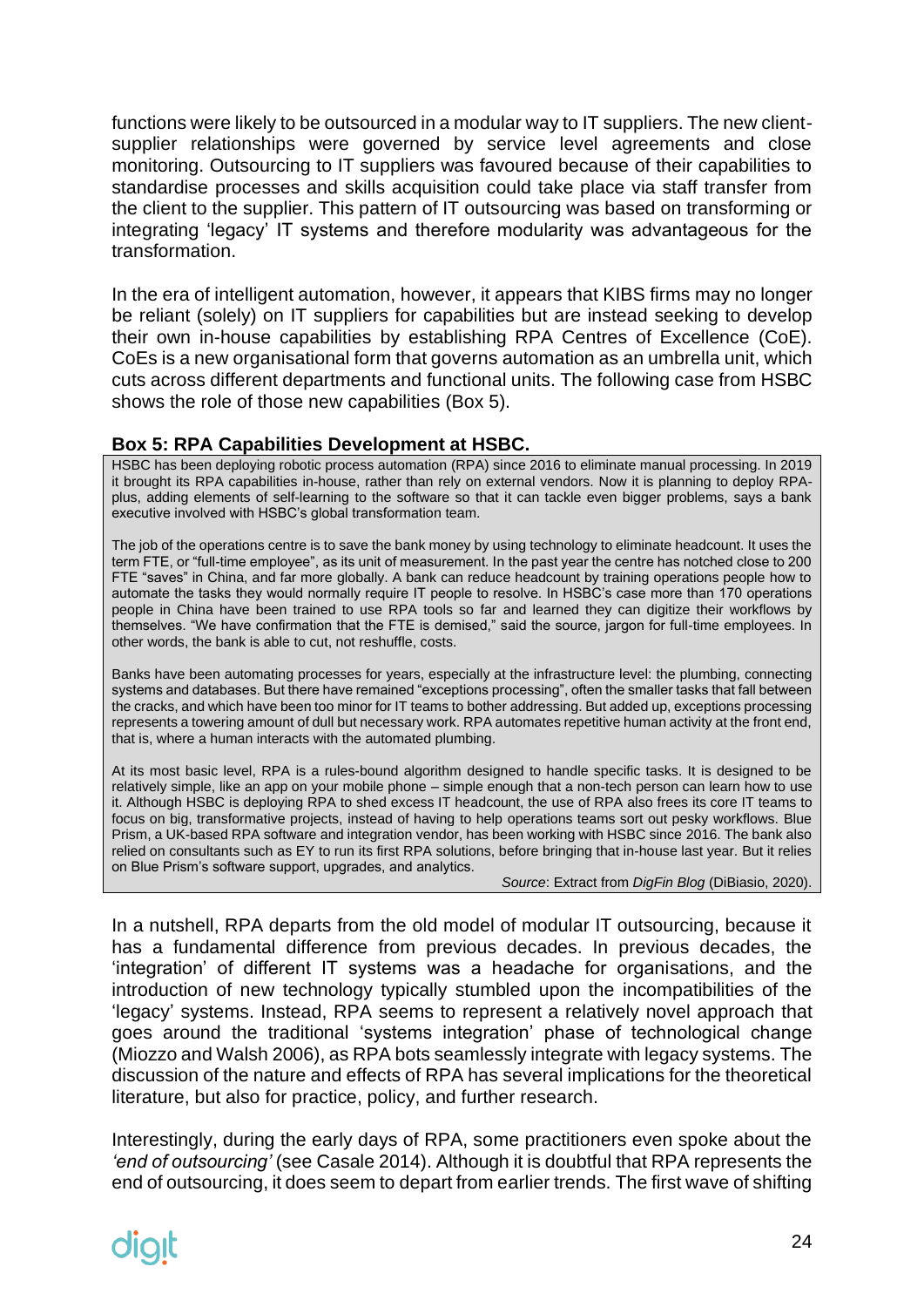organisational boundaries covered outsourcing of IT functions to IT vendors, creating new client-supplier relationships in the 'outsourcing plus staff transfer' model (Miozzo and Grimshaw 2005; Miozzo and Grimshaw 2011). In parallel, a second wave, covered offshoring to low-cost locations for IT and customer services centres relying on the 'labor arbitrage' model (Lacity and Willcocks 2016; Lacity and Willcocks 2021). RPA is perhaps part of a third wave in the reconfiguration of organisational boundaries, due to its 'business model' cost and productivity advantages (see section 3.3). Initial evidence suggests that there is a trend towards *reshoring* of previously outsourced work (Cooper *et al.* 2019), however, in the form of bot workers.

While we cautiously propose that RPA signifies a new model, this does not mean that there are no continuities with earlier ones. For instance, the concept of 'modularity' may still be applicable, since RPA does not always automate whole processes endto-end. Indeed, in some of versions of RPA automation, 'modularisation' goes hand in hand with 'process orchestration' and human workers need to be integrated in specific tasks of the end-to-end process that bots cannot handle. Finally, process orchestration also incorporates 'lean production principles' of waste elimination, removing bottlenecks and zero errors.

### <span id="page-24-0"></span>**5. Conclusion and Questions for Future Research: Institutional Effects**

This paper deployed a comparative institutional perspective to develop a framework to analyse the emergence of Robotic Process Automation (RPA) in the context of sectoral systems of skill-formation, employment, and innovation. Drawing on different strands of academic literature on innovation, technology, and employment studies, it discussed the theory and preliminary evidence on the nature of automation; the RPA business model; RPA's effects on the jobs, roles, and workers' skill-mix. This approach resonates with calls for research that crosses disciplinary silos and incorporates systems of innovation and experimentation to analyse changes in job quality, skills, digitalisation, and productivity (Grimshaw and Miozzo 2021; Warhurst *et al.* 2018).The paper also illustrated the emerging trends by offering mini (vignette) case studies of KIBS organisations which are undergoing significant automation of front- and backoffice operations. It was argued that RPA is impacting traditional models of outsourcing through reconfiguration of organisational boundaries.

The introduction of a robotic workforce has broader implications for workers, besides the immediate effects on their jobs. It can be construed as another example of 'institutional toying' (Benassi and Kornelakis 2021). It gives firms the ability to circumvent institutional constraints, by reducing costs and enhancing their control over the labour process. Indeed, the regulatory framework creates a loophole in which RPA bots are not subject to any 'working time' restrictions, since they can be used 24/7. The employers are not liable to pay non-wage labour costs (e.g. social insurance contributions) for every RPA bot they 'hire'.

The discussion suggests that RPA has advantages that simulate the advantages of the 'labor arbitrage' model. RPA bots are not subject to any EPL restrictions. Instead, they can be very flexibly 'hired' or 'fired' (through scalability up or down), by just altering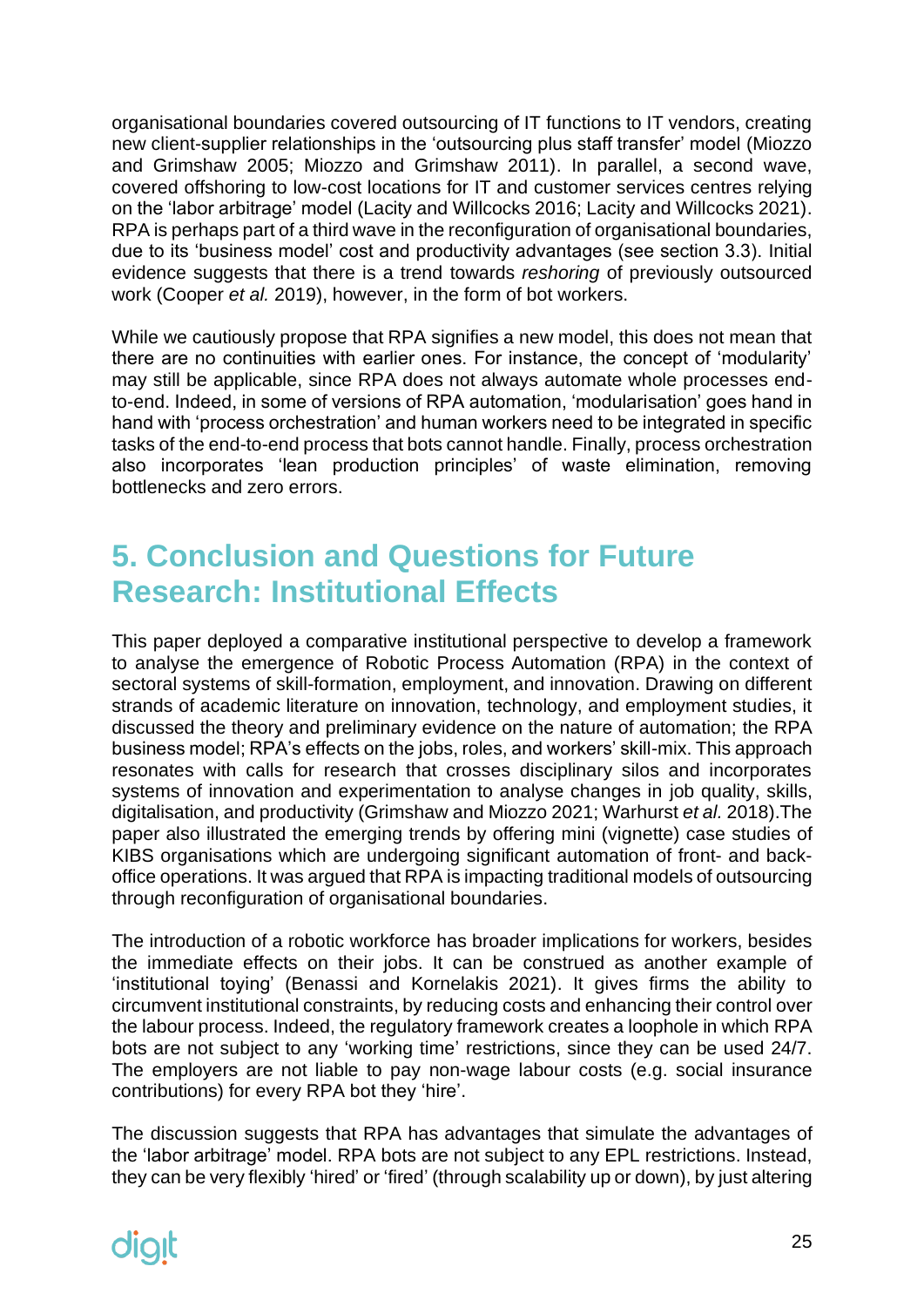the licencing agreements with RPA vendors. For this reason, it remains an important question whether there is a role for institutions and key actors in different country contexts to shape the adoption of RPA.

As such, a final remark, and extending the above analysis of the possible effects of RPA on skills, jobs, and organisational boundaries to include a critical consideration of diverse country and sector-level institutions, Figure 3 highlights the mediating effects of innovation systems, employment relations and skill formation systems.

**Figure 3. Institutions and the effects of RPA on skills, jobs and organisational boundaries**



This framing of the relationship (building on the insights set out in sections 2-4) generates three broad propositions for future research, as follows:

- I. The enhanced resources for social actors, combined with more developed coordinating functions, that are characteristic of CME type countries enables more stable adjustments of employment that support reskilling and sustain (and even improve) job quality (especially worker autonomy) in the context of new investments in RPA, when compared to LME type countries;
- II. CME type countries, with strong workplace-level voice mechanisms, are more able to prevent large-scale RPA-induced job displacement, while LME type countries are likely to experience processes of job polarisation; and
- III. While both types of economies will experience changes in sectoral and organisational boundaries resulting from RPA investments, CME type countries experience parallel development of in-house capabilities while LME type countries emphasise 'arms-length' inter-firm reliance on contractors/platforms and external RPA consultants.

Future investigation of these propositions will illuminate the potentially wide-ranging effects of RPA and shed light on the potential for country varieties within sectors at the centre of these transformations, such as the finance, IT and telecommunications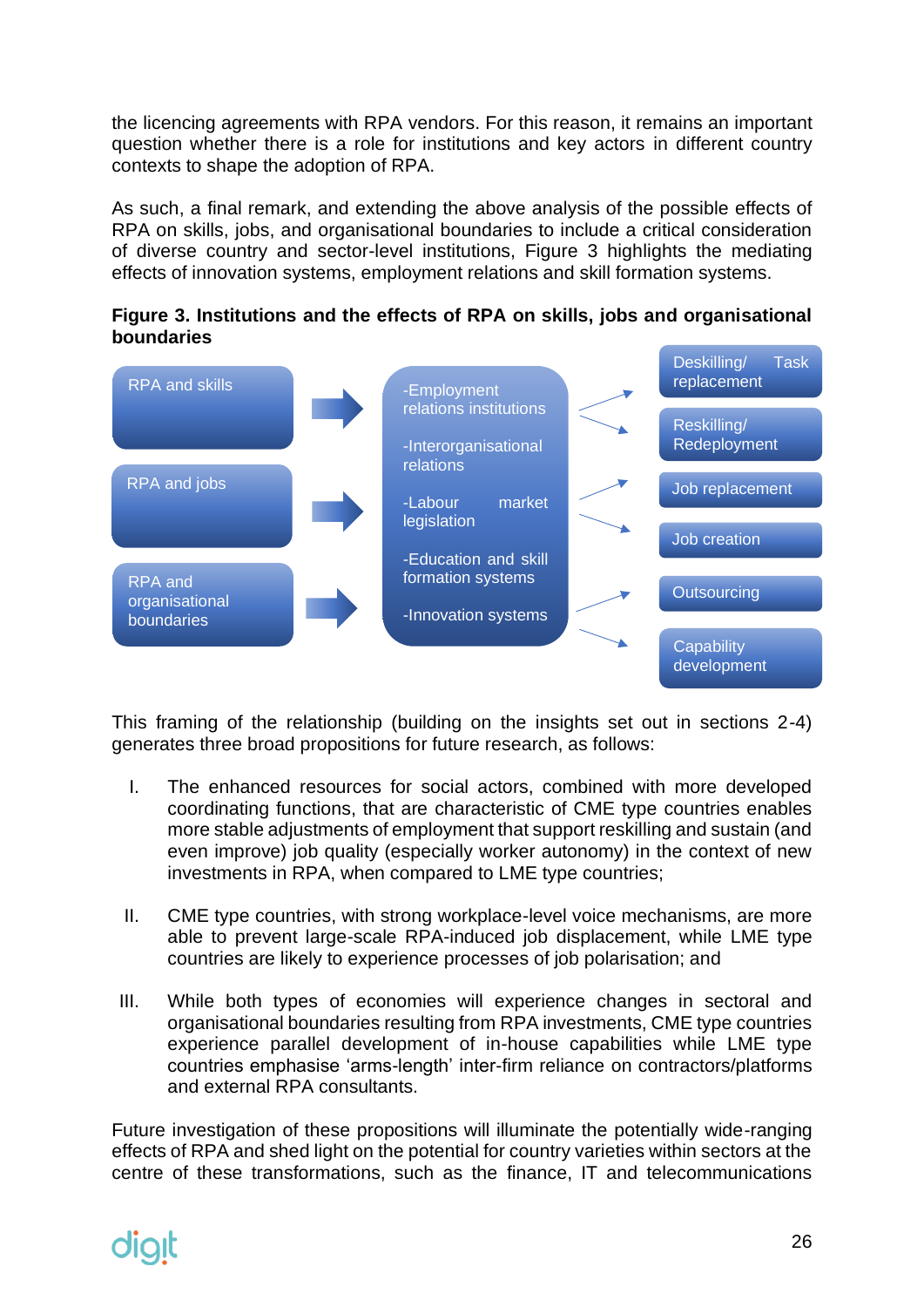sectors, among others. There is much at stake in terms of improving our understanding of the implications for skills, jobs and business organisation.

#### <span id="page-26-0"></span>**References**

- Ahlers, E., Berk, B. van, Maschke, M., Schietinger, M., Schildmann, C. and Schulze-Buschoff, K. (2018). "Digitalisierung: Dienstleistungsarbeit im Visier." *Hans Boeckler Stiftung Arbeitspapier*. 312.
- AICPA (2019). *Making the Case for Robotic Process Automation*. 2019. Online Course by the Association of International Certified Professional Accountants at Coursera. https://www.coursera.org/learn/robotic-process-automation.
- Allen, M. (2010). "Germany's National Innovation System." In: V. Narayanan and G. O'Connor (eds.). *Encyclopaedia of Technology and Innovation Management*. Wiley-Blackwell, pp. 375–89.
- Ansari, S., Garud, R. and Kumaraswamy, A. (2016). "The Disruptor's Dilemma: TIVO and the U.S. Television Ecosystem." *Strategic Management Journal*. 37 (9): 1829–53.
- Arntz, M., Gregory, T. and Zierahn, U. (2016). "The Risk of Automation for Jobs in OECD Countries: A Comparative Analysis." *OECD Social, Employment and Migration Working Papers*. 2 (189): 47–54.
- Automation Anywhere (2019). *Robotic Process Automation with Automation Anywhere*. 2019. LinkedIn Learning. https://www.linkedin.com/learning/rpaautomation-anywhere/robotic-process-automation-with-automation-anywhere.
- Baccaro, L. and Howell, C. (2011). "A Common Neoliberal Trajectory." *Politics & Society*. 39 (4): 521–63.
- Baldwin, C. Y. and Clark, K. B. (2000). *Design Rules: The Power of Modularity*. Cambridge, Mass.: MIT Press.
- Bamber, G., Cooke, F. L., Doellgast, V. and Wright, C. (eds.) (2021). *International and Comparative Employment Relations: Global Crises and Institutional Responses*. 7th Ed. London; Thousand Oaks, CA: Sage Publications.
- Barley, S. R. (2006). "What we Know (and Mostly Don't Know) about Technical Work." In: S. Ackroyd, R. Batt, P. Thompson, and P. Tolbert (eds.). *The Oxford Handbook of Work and Organization*. Oxford: Oxford University Press, pp. 376–403.
- ——— (2020). *Work and Technological Change*. Oxford: Oxford University Press. Barrett, M., Orlikowski, W. J. and Yates, J. (2012). "Reconfiguring Boundary Relations: Robotic Innovations in Pharmacy Work." *Organization Science*. 23 (5): 1448–66.
- Bechter, B., Brandl, B. and Meardi, G. (2012). "Sectors or Countries? Typologies and Levels of Analysis in Comparative Industrial Relations." *European Journal of Industrial Relations*. 18 (3): 185–202.
- Benassi, C., Durazzi, N. and Fortwengel, J. (2020). "Not all firms are created equal: SMEs and vocational training in the UK, Italy, and Germany." *MPIfG Discussion Paper*. (20/4).
- Benassi, C. and Kornelakis, A. (2021). "How Do Employers Choose between Types of Contingent Work? Costs, Control, and Institutional Toying." *ILR Review*. 74 (3): 715–38.
- Benbya, H., Pachidi, S. and Jarvenpaa, S. L. (2021). "Artificial Intelligence in Organizations : Implications for Information Systems Research." *Journal of the Association for Information Systems*. 22 (2).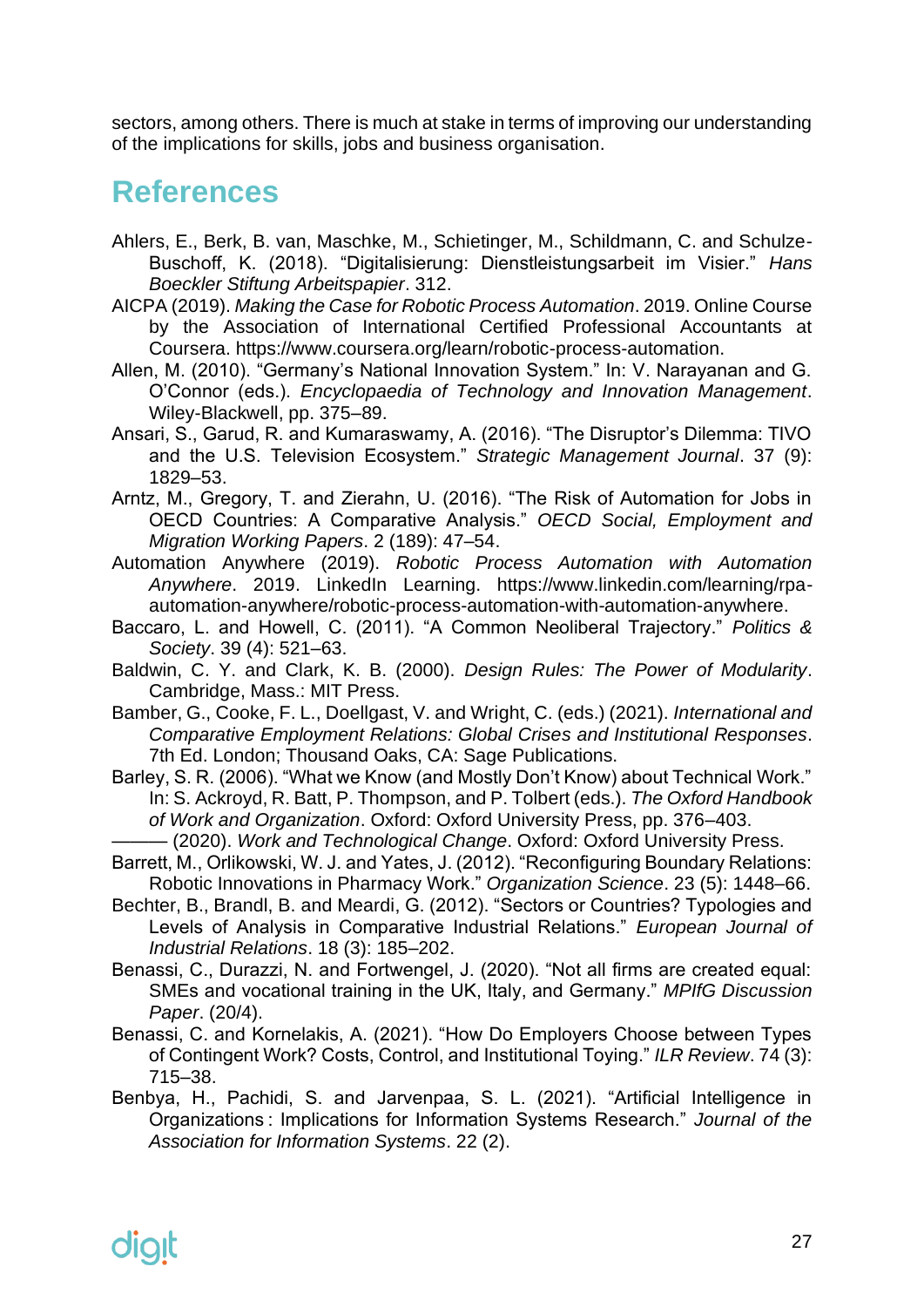- Bidwell, M. J. (2012). "Politics and Firm Boundaries: How Organizational Structure, Group Interests, and Resources affect Outsourcing." *Organization Science*. 23 (6): 1622–42.
- Blue Prism (2019). "The Co-operative Bank achieves 80% savings in processing costs." *Blue Prism Case Studies*.
- Bosch, G., Lehndorff, S. and Rubery, J. (eds.) (2009). *European Employment Models in Flux: A Comparison of Institutional Change in Nine European Countries*. Basingstoke; New York: Palgrave Macmillan.
- Brynjolfsson, E. and McAfee, A. (2016). *The Second Machine Age: Work, Progress, and Prosperity in a time of Brilliant Technologies*. First. New York: W.W. Norton & Norton.
- Cantwell, J., Dunning, J. H. and Lundan, S. M. (2010). "An evolutionary approach to understanding international business activity: The co-evolution of MNEs and the institutional environment." *Journal of International Business Studies*. 41 (4): 567– 86.
- Cappelli, P. and Crocker-Hefter, A. (1996). "Distinctive Human Resources are Firms' Core Competencies." *Organizational Dynamics*. 24 (3): 7–22.
- Casale, F. (2014). *Here Come the Robots: The Emergence of Robotic Process Automation and the Beginning of the End of Outsourcing As We Know It*. 2014. Institute for Robotic Process Automation (IRPA). https://irpaai.com/here-comethe-robots/.
- Chesbrough, H. (2010). "Business Model Innovation: Opportunities and Barriers." *Long Range Planning*. 43 (2–3): 354–63.
- CIPD (2017). *Impact of Artificial Intelligence, Robotics and Automation Technologies on Work*. London: CIPD.
- Coombs, C., Hislop, D., Taneva, S. K. and Barnard, S. (2020). "Journal of Strategic Information Systems The strategic impacts of Intelligent Automation for knowledge and service work : An interdisciplinary review." *Journal of Strategic Information Systems*. 29 (4): 101600. https://doi.org/10.1016/j.jsis.2020.101600.
- Cooper, L. A., Holderness, D. K., Sorensen, T. L. and Wood, D. A. (2019). "Robotic Process Automation in Public Accounting." *Accounting Horizons*. 33 (4): 15–35.
- Crouch, C. and Streeck, W. (1997). *The Political Economy of Modern Capitalism: Mapping Convergence and Diversity*. London; Thousand Oaks, CA: Sage.
- Desyllas, P. and Sako, M. (2018). "Profiting from Business Model Innovation : Evidence from Pay-as-You-Drive Auto Insurance Profiting from business model innovation : Evidence from Pay-As-You-Drive auto insurance." *Research Policy*. 42 (1): 101–16.

DiBiasio, J. (2020). "HSBC plans self-learning RPA expansion." *DigFin*.

- Dobbin, F. (2005). "Is Globalization Making Us All The Same?" *British Journal of Industrial Relations*. 43 (4): 569–76.
- Doellgast, V., Holtgrewe, U. and Deery, S. (2009a). "The Effects of National Institutions and Collective Bargaining Arrangements on Job Quality in Front-Line Service Workplaces." *ILR Review*. 62 (4): 489–509.
	- ———, Nohara, H. and Tchobanian, R. (2009b). "Institutional Change and the Restructuring of Service Work in the French and German Telecommunications Industries." *European Journal of Industrial Relations*. 15 (4): 373–94.
	- ———, Sarmiento-Mirwaldt, K. and Benassi, C. (2016). "Contesting Firm Boundaries: Institutions, Cost Structures, and the Politics of Externalization." *ILR Review*. 69 (3): 551–78.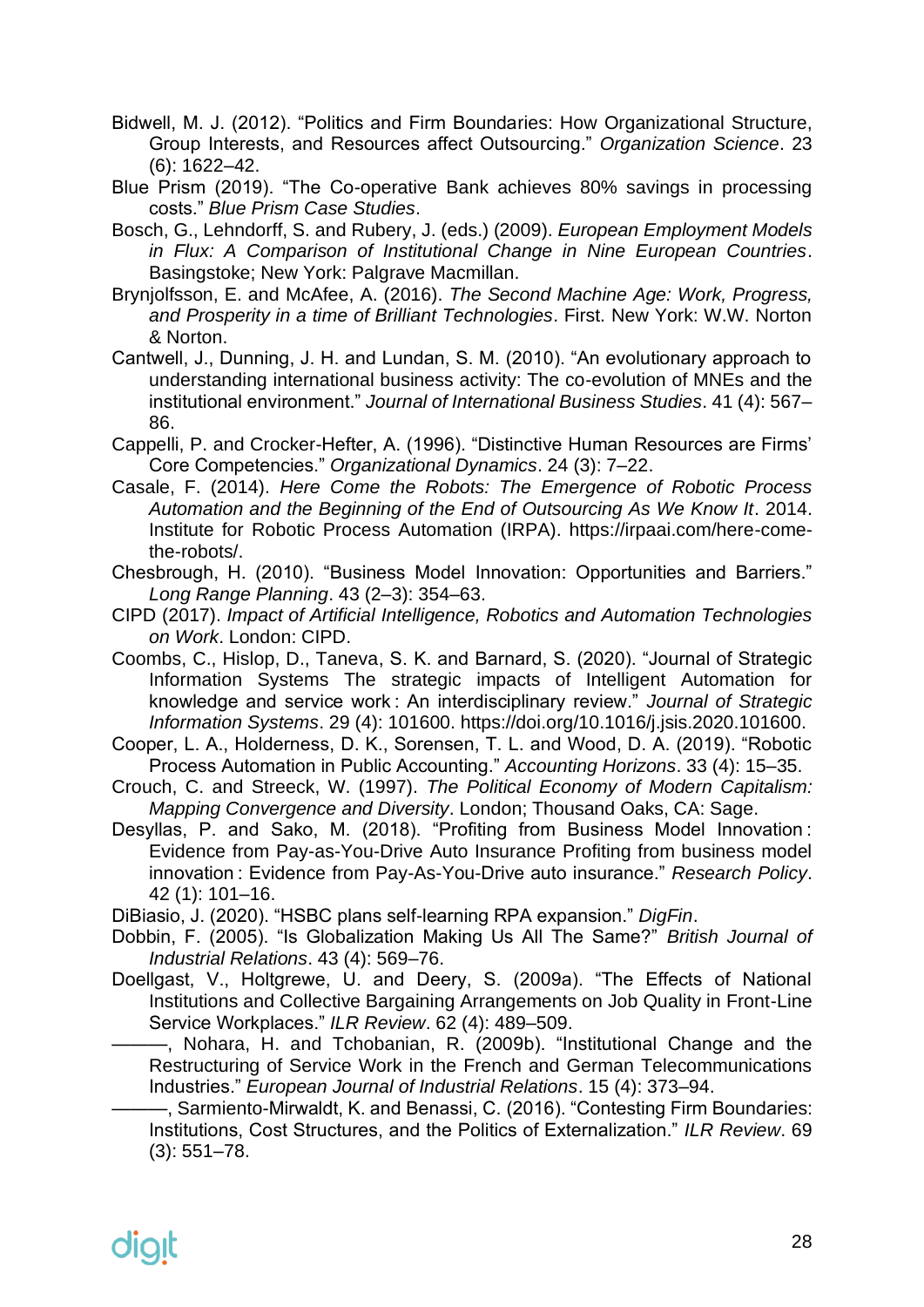- Donnelly, R., Grimshaw, D. and Miozzo, M. (2011). "Does the UK have a 'comparative institutional advantage' that is supportive of the IT services sector?" *New Technology, Work and Employment*. 26 (2): 98–112.
- Edwards, N. (2020). "The Digital Side of Deutsche Bank That You Have Not Heard About." *Forbes*. https://www.forbes.com/sites/neiledwards/2020/02/24/the-digitalside-of-deutsche-bank-that-you-have-not-heard-about/?sh=5b9b71021ade.
- Edwards, T. and Kuruvilla, S. (2005). "International HRM: National business systems, organizational politics and the international division of labour in MNCs." *International Journal of Human Resource Management*. 16 (1): 1–21.
- Einacker, M. and Anzer, C. (2020). *Bots and Process Improvement at the Same Time? Our Automation Journey at Deutsche Telekom Service*. 2020. Camunda Con Conference Presentation.
- Eurofound (2019). *Representativeness of the European Social Partner Organisations: Banking Sector*. Dublin: Eurofound.
- Frey, C. B. and Osborne, M. A. (2017). "The Future of Employment: How Susceptible are Jobs to Computerisation?" *Technological Forecasting and Social Change*. 114: 254–80.
- Gandini, A. (2019). "Labour Process Theory and the Gig Economy." *Human Relations*. 72 (6): 1039–56.
- Gawer, A. and Cusumano, M. A. (2014). "Industry Platforms and Ecosystem Innovation." *Journal of Product Innovation Management*. 31 (3): 417–33.
- Goos, M., Manning, A. and Salomons, A. (2014). "Explaining Job Polarization: Routine-biased Technological Change and Offshoring." *American Economic Review*. 104 (8): 2509–26.
- Gospel, H. (1991). "Industrial Training and Technological Innovation: an introduction." In: H. Gospel (ed.). *Industrial Training and Technological Innovation: A Comparative and Historical Study*. London: Routledge, pp. 1–12.
	- ——— and Edwards, T. (2012). "Strategic Transformation and Muddling Through: Industrial Relations and Industrial Training in the UK." *Journal of European Public Policy*. 19 (8): 1229–48.

——— and Sako, M. (2010). "The unbundling of corporate functions: The evolution of shared services and outsourcing in human resource management." *Industrial and Corporate Change*. 19 (5): 1367–96.

- Grimshaw, D., Cooke, F. L., Grugulis, I. and Vincent, S. (2002). "New Technology and Changing Organisational Forms: Implications for Managerial Control and Skills." *New Technology, Work and Employment*. 17 (3): 186–203.
	- ——— and Miozzo, M. (2021). "Human capital and productivity : a call for new interdisciplinary research." *The Productivity Institute Working Paper*. (006).
- ———, Ward, K. G., Rubery, J. and Beynon, H. (2001). "Organisations and the Transformation of the Internal Labour Market." *Work, Employment and Society*. 15 (1): 25–54.
- Guillén, M. F. (2001). *The Limits of Convergence: Globalization and Organizational Change in Argentina, South Korea, and Spain*. Princeton, NJ: Princeton University Press.
- Hall, P. and Soskice, D. (2001). "An Introduction to Varieties of Capitalism." In: P. Hall and D. Soskice (eds.). *Varieties of Capitalism: The Institutional Foundations of Comparative Advantage*. Oxford: Oxford University Press, pp. 1–68.
- Hassel, A. (2014). "The Paradox of Liberalization Understanding Dualism and the Recovery of the German Political Economy." *British Journal of Industrial Relations*. 52 (1): 57–81.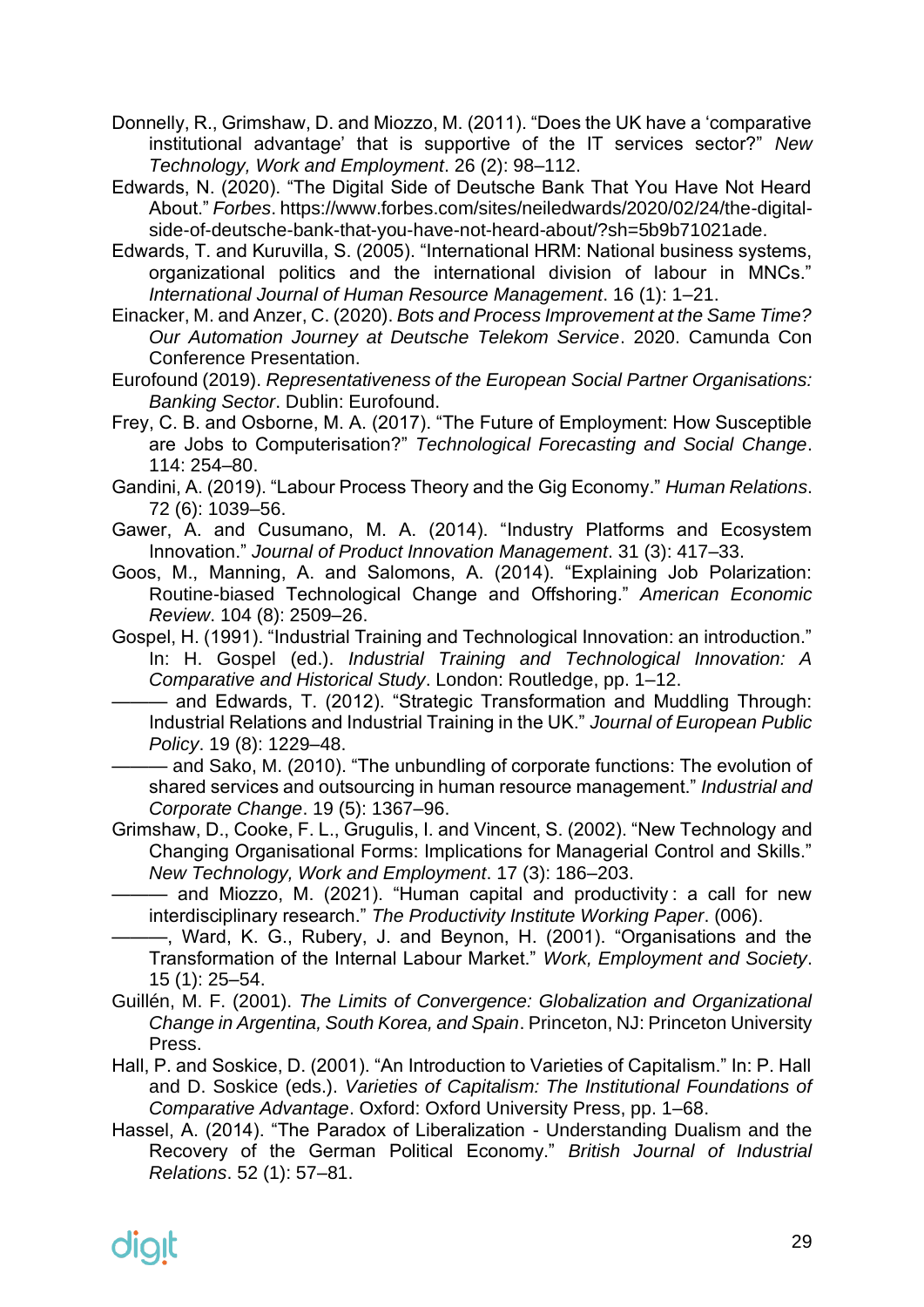- Healy, J., Nicholson, D. and Pekarek, A. (2017). "Should We Take the Gig Economy Seriously?" *Labour & Industry*. 27 (3): 232–48.
- Herrigel, G. (2020). "Industrial Possibilities and False Necessity: Rethinking Production, Employment and Labor Dynamics in the Global Economy." *Socio-Economic Review*. 18 (2): 599–624.
- Holtgrewe, U. (2014). "New New Technologies: The Future and the Present of Work in Information and Communication Technology." *New Technology, Work and Employment*. 29 (1): 9–24.
- Howcroft, D. and Bergvall-Kåreborn, B. (2019). "A Typology of Crowdwork Platforms." *Work, Employment and Society*. 33 (1): 21–38.
- Hyman, R. and Streeck, W. (eds.) (1987). *New Technology and Industrial Relations*. Oxford: Blackwell.
- Jackson, G. and Sorge, A. (2012). "The trajectory of institutional change in Germany, 1979-2009." *Journal of European Public Policy*. 19 (8): 1146–67.
- Kellogg, K. C., Valentine, M. A. and Angele, C. (2020). "Algorithms at Work: The New Contested Terrain of Control." *Academy of Management Annals*. 14 (1): 366–410.
- Kenney, M. and Zysman, J. (2016). "The Rise of the Platform Economy." *Issues in Science and Technology*. Spring 201: 61–9.
- Kornelakis, A. (2014). "Liberalization, Flexibility and Industrial Relations Institutions: Evidence from Italian and Greek Banking." *Work, Employment and Society*. 28  $(1): 40 - 57.$
- (2016). "Inclusion or Dualization? The Political Economy of Employment Relations in Italian and Greek Telecommunications." *British Journal of Industrial Relations*. 54 (2): 385–408.

—, Kirov, V. and Thill, P. (2021). "The Digitalisation of Service Work: A Comparative Study of Restructuring of the Banking Sector in the UK and Luxembourg." *European Journal of Industrial Relations*. 0 (0): 1–20.

——— and Petrakaki, D. (2020). "Embedding Employability Skills in UK Higher Education: Between Digitalization and Marketization." *Industry and Higher Education*. 34 (5): 290–7.

- Krzywdzinski, M. (2021). "Automation, digitalization, and changes in occupational structures in the automobile industry in Germany, Japan, and the United States: a brief history from the early 1990s until 2018." *Industrial and Corporate Change*. 30 (3): 499–535.
- Lacity, M. C. and Willcocks, L. P. (2016). "Robotic Process Automation at Telefónica O2." *MIS Quarterly Executive*. 15 (1): 21–35.

———, ——— and Craig, A. (2015). "Robotic Process Automation at Telefónica O2." *LSE Outsourcing Unit Working Research Paper Series*. (15/02).

- Lacity, M. and Willcocks, L. (2021). "Becoming Strategic with Intelligent Automation." *MIS Quarterly Executive*. 20 (2): 1–14.
- Lam, A. (2000). "Tacit knowledge, organizational learning and societal institutions: An integrated framework." *Organization Studies*. 21 (3): 487–513.
	- ——— and Marsden, D. (2018). "Employment Systems, Skills and Knowledge." In: and C. W. John Buchanan, David Finegold, Ken Mayhew (ed.). *The Oxford Handbook of Skills and Training Edited*. Oxford: Oxford University Press, pp. 1– 23.
- Lange, K., Geppert, M., Saka-Helmhout, A. and Becker-Ritterspach, F. (2015). "Changing Business Models and Employee Representation in the Airline Industry: A Comparison of British Airways and Deutsche Lufthansa." *British Journal of Management*. 26 (3): 388–407.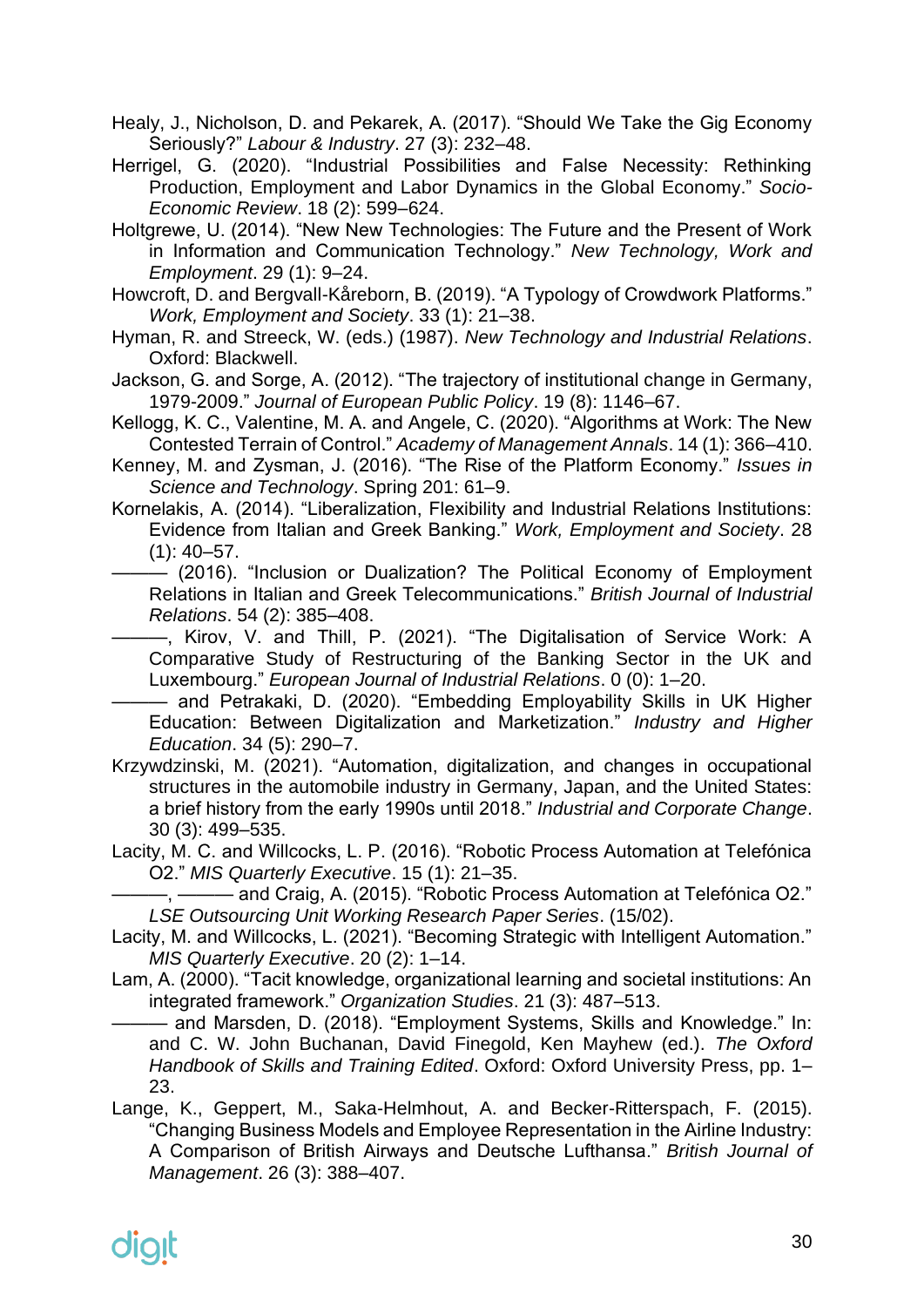- Li, D., Liang, Z., Tell, F. and Xue, L. (2021). "Sectoral Systems of Innovation in the Era of the Fourth Industrial Revolution: an introduction to the special section." *Industrial and Corporate Change*. 30 (1): 123–35.
- MacKenzie, D. and Wajcman, J. (eds.) (1999). *The Social Shaping of Technology*. Buckingham: Open University Press.
- Malerba, F. (2005). "Sectoral Systems of Innovation: A framework for linking innovation to the knowledge base, structure and dynamics of sectors." *Economics of Innovation and New Technology*. 14 (1–2): 63–82.
- Martinelli, A., Mina, A. and Moggi, M. (2021). "The enabling technologies of industry 4.0: Examining the seeds of the fourth industrial revolution." *Industrial and Corporate Change*. 30 (1): 161–88.
- McKinsey (2016). *Digital Europe: Pushing the Frontier, Capturing the Benefits*. McKinsey Global Institute.
- Menon, S., Salvatori, A. and Zwysen, W. (2020). "The Effect of Computer Use on Work Discretion and Work Intensity: Evidence from Europe." *British Journal of Industrial Relations*. 58 (4): 1004–38.
- Miozzo, M. and Grimshaw, D. (2005). "Modularity and innovation in knowledgeintensive business services: IT outsourcing in Germany and the UK." *Research Policy*. 34 (9): 1419–39. http://www.sciencedirect.com/science/article/pii/S004873330500137X.
- and ——— (2011). "Capabilities of Large Services Outsourcing Firms: The 'Outsourcing plus Staff Transfer Model' in EDS and IBM." *Industrial and Corporate Change*. 20 (3): 909–40.
- ——— and Walsh, V. (2006). *International Competitiveness and Technological Change*. Oxford: Oxford University Press.
- O'Grady, F. (2021). "Automation and the Trade Unions." *New Statesman*. https://www.newstatesman.com/spotlight/2021/09/automation-and-the-tradeunions.
- O'Reilly, J., Ranft, F. and Neufeind, M. (2018). "Introduction: Identifying the Challenges for Work in the Digital Age." In: M. Neufeind, J. O'Reilly, and F. Ranft (eds.). *Work in the Digital Age*. London: Rowman & Littlefield International, pp. 1– 23.
- Petrakaki, D. and Kornelakis, A. (2016). "'We can only request what's in our protocol': technology and work autonomy in healthcare." *New Technology, Work and Employment*.
- Qin, F. and Kochan, T. (2020). "The Learning System at IBM : A Case Study." *MIT Work of the Future Working Paper*. 10.
- Rahman, K. S. and Thelen, K. (2019). "The Rise of the Platform Business Model and the Transformation of Twenty-First-century Capitalism." *Politics and Society*. 47 (2): 177–204.
- Rani, U. and Grimshaw, D. (2019). "Introduction: What does the Future promise for Work, Employment and Society?" *International Labour Review*. 158 (4): 577–92.
- Ray, S., Villa, A., Tornbohm, C., Rashid, N. and Alexander, M. (2020). *Magic Quadrant for Robotic Process Automation*. S. Ray, A. Villa, N. Rashid, P. Vincent, K. Guttridge, and M. Alexander (eds.). Gartner.
- Rubery, J. and Grimshaw, D. (2003). *The organization of employment: an international perspective*. Basingstoke: Palgrave Macmillan.
- Sako, M. (2018). "Business Ecosystems: How do they matter for Innovation?" *Communications of the ACM*. 61 (4): 20–2.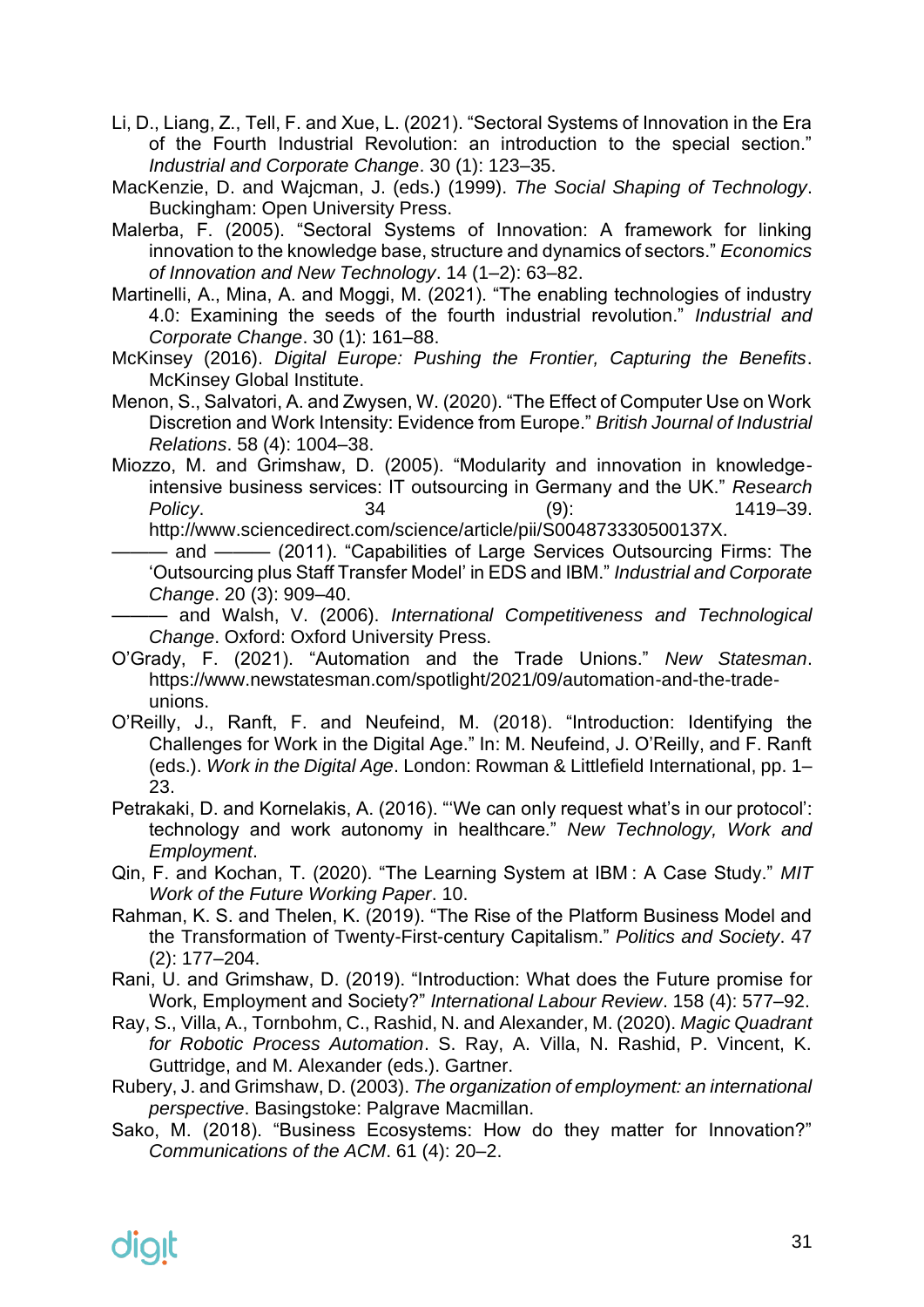- Shestakofsky, B. (2017). "Working Algorithms: Software Automation and the Future of Work." *Work and Occupations*. 44 (4): 376–423.
- Shumsky, T. (2019). "Vodafone Supercharges Its Procurement With Automation, AI." *Wall Street Journal*.
- Simms, M. (2019). *What Do We Know and What Should We Do About the Future of Work?* London: Sage.
- Smith, C. and Vidal, M. (2021). "The Lean Labor Process: Global Diffusion, Societal Effects, Contradictory Implementation." In: T. Janoski and D. Lepadatu (eds.). *The Cambridge International Handbook of Lean Production*. Cambridge: Cambridge University Press, pp. 150–76.
- Sorge, A. (1991). "Strategic Fit and the Societal Effect: Interpreting Cross-National Comparisons of Technology, Organization and Human Resources." *Organization Studies*. 12 (2): 161–90.

——— and Streeck, W. (1988). "Industrial Relations and Technical Change: The Case for an Extended Perspective." In: R. Hyman and W. Streeck (eds.). *New Technology and Industrial Relations*. Oxford: Blackwell, pp. 19–44.

- Spencer, D., Cole, M., Joyce, S., Whittaker, X. and Stuart, M. (2021). *Digital Automation and the Future of Work*. Brussels: European Parliament.
- Stopford, N. and O'Reilly, J. (2022). "Innovation Work Chains in US Retail: Automation, Tracking and AI Adoption during the COVID-19 pandemic." *Digit Working Papers*. (2).
- Stuart, M. and Martinez-Lucio, M. (2008). "Employment Relations in the UK Finance Sector: Between Globalisation and Re-regulation." *CERIC Working Papers*. 1: 1– 28.
- Thompson, P. and Smith, C. (2009). "Labour Power and Labour Process: Contesting the Marginality of the Sociology of Work." *Sociology*. 43 (5): 913–30.
- UNISON (2018). "UNISON guide to bargaining over automation." *Toolkit*. https://www.unison.org.uk/content/uploads/2018/04/Bargaining-over-Automation.pdf.
- van Ark, B. (2014). *Productivity and Digitalization in Europe: Paving the Road to Faster Growth (Policy Brief)*. Brussels: Lisbon Council.
- Wajcman, J. (2017). "Automation: Is It Really Different This Time?" *The British Journal of Sociology*. 68 (1): 119–27.
- Waldman-Brown, A. (2020). "Redeployment or Robocalypse? Workers and Automation in Ohio Manufacturing SMEs." *MIT Work of the Future Working Paper*. 03.
- Walker, W. (1993). "National Innovation Systems: Britain." In: R. R. Nelson (ed.). *National Innovation Systems: A Comparative Analysis*. Oxford: Oxford University Press, pp. 158–91.
- Warhurst, C., Mathieu, C., Keune, M. and Gallie, D. (2018). "Linking Innovation and Job Quality: Challenges and Opportunities for Policy and Research." *QuInnE Working Paper*. 11: 1–43.
- Wasser, A., Dilla, R., Jaynes, H. and Livingston, L. (2015). *Introduction To Robotic Process Automation*. Institute for Robotic Process and Automation.
- Willcocks, L. (2020). "Robo-Apocalypse cancelled? Reframing the Automation and Future of Work Debate." *Journal of Information Technology*. 35 (4): 286–302.
- Witt, M. A., de Castro, L. R. K., Amaeshi, K., Mahroum, S., Bohle, D. and Saez, L. (2018). "Mapping the business systems of 61 major economies: A taxonomy and implications for varieties of capitalism and business systems research." *Socio-Economic Review*. 16 (1): 5–38.